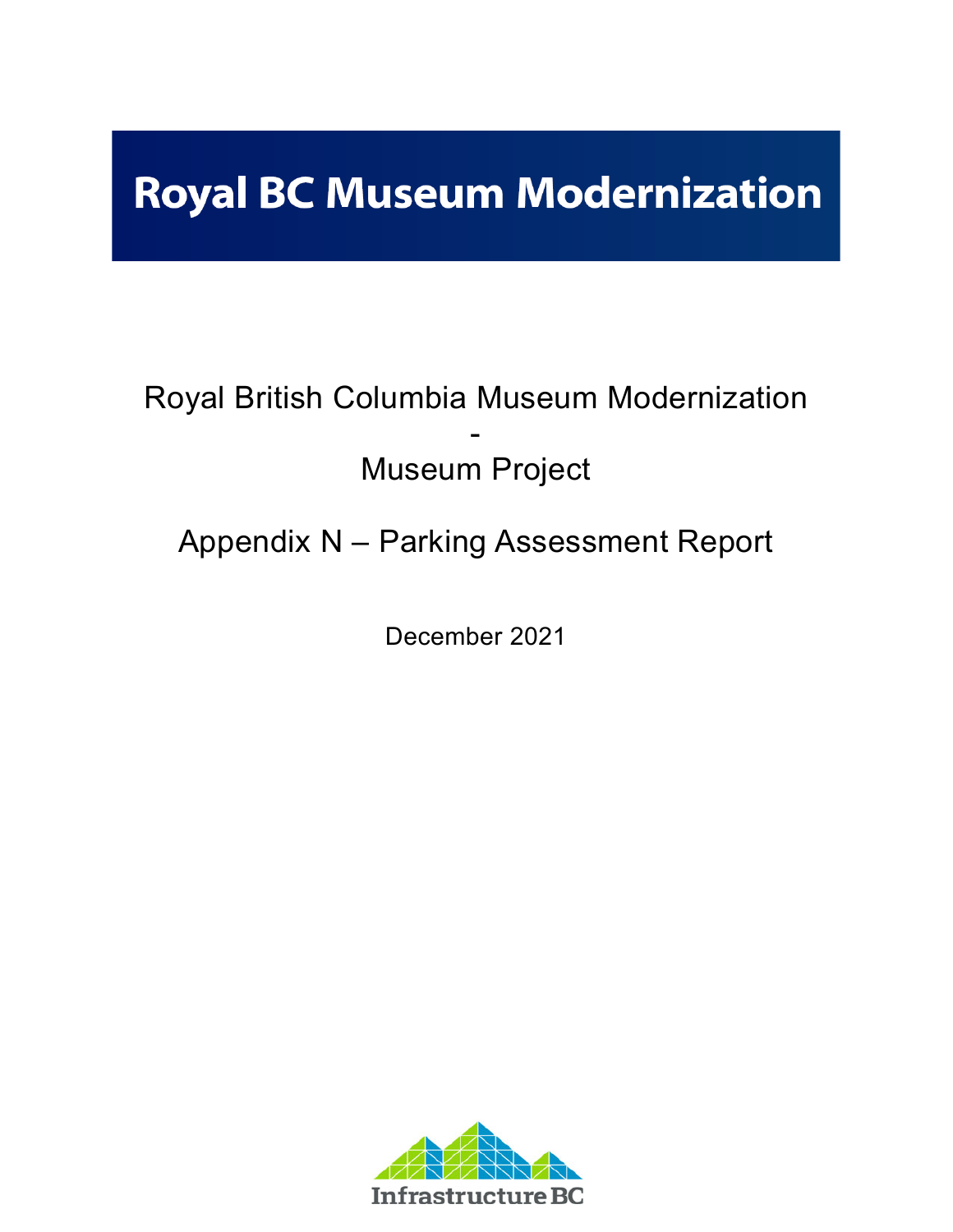

## ROYAL BC MUSEUM

**Parking Assessment**

Filippos Gkekas, *MCIP, RPP, MSc, MCRP* Tim Shah, *MCIP, RPP*

**Author Reviewer**

January 14, 2022 File No. 3084.B01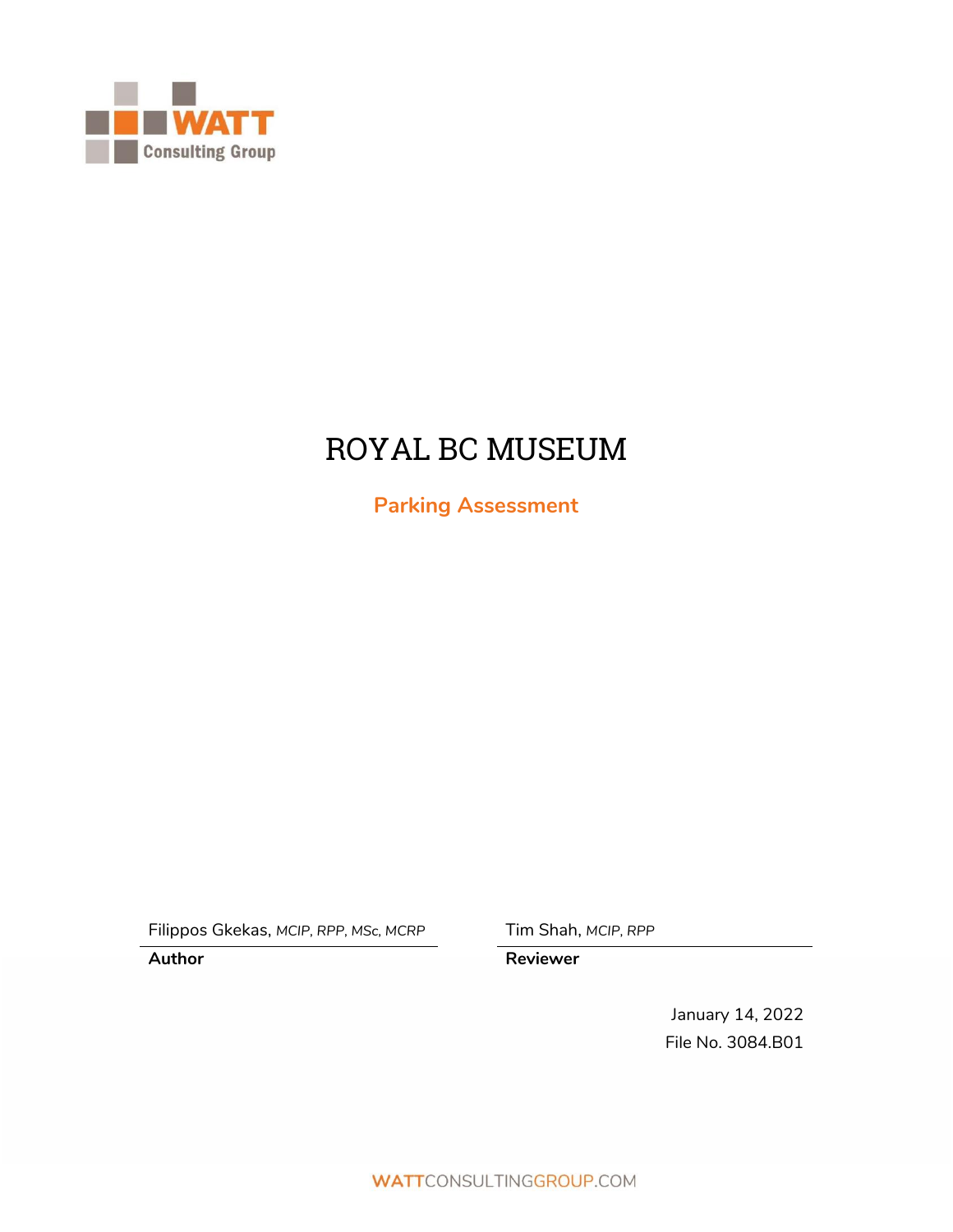

### **TABLE OF CONTENTS**

| 1.0 |     |  |  |
|-----|-----|--|--|
|     | 1.1 |  |  |
|     | 1.2 |  |  |
| 2.0 |     |  |  |
|     | 2.1 |  |  |
| 3.0 |     |  |  |
|     | 3.1 |  |  |
|     | 3.2 |  |  |
| 4.0 |     |  |  |
|     | 4.1 |  |  |
|     | 4.2 |  |  |
|     | 4.3 |  |  |
|     | 4.4 |  |  |
|     | 4.5 |  |  |
|     | 4.6 |  |  |
|     | 4.7 |  |  |
| 5.0 |     |  |  |
| 6.0 |     |  |  |
|     | 6.1 |  |  |
|     | 6.2 |  |  |
| 7.0 |     |  |  |
|     | 7.1 |  |  |
|     | 7.2 |  |  |
|     | 7.3 |  |  |
|     | 7.4 |  |  |
| 8.0 |     |  |  |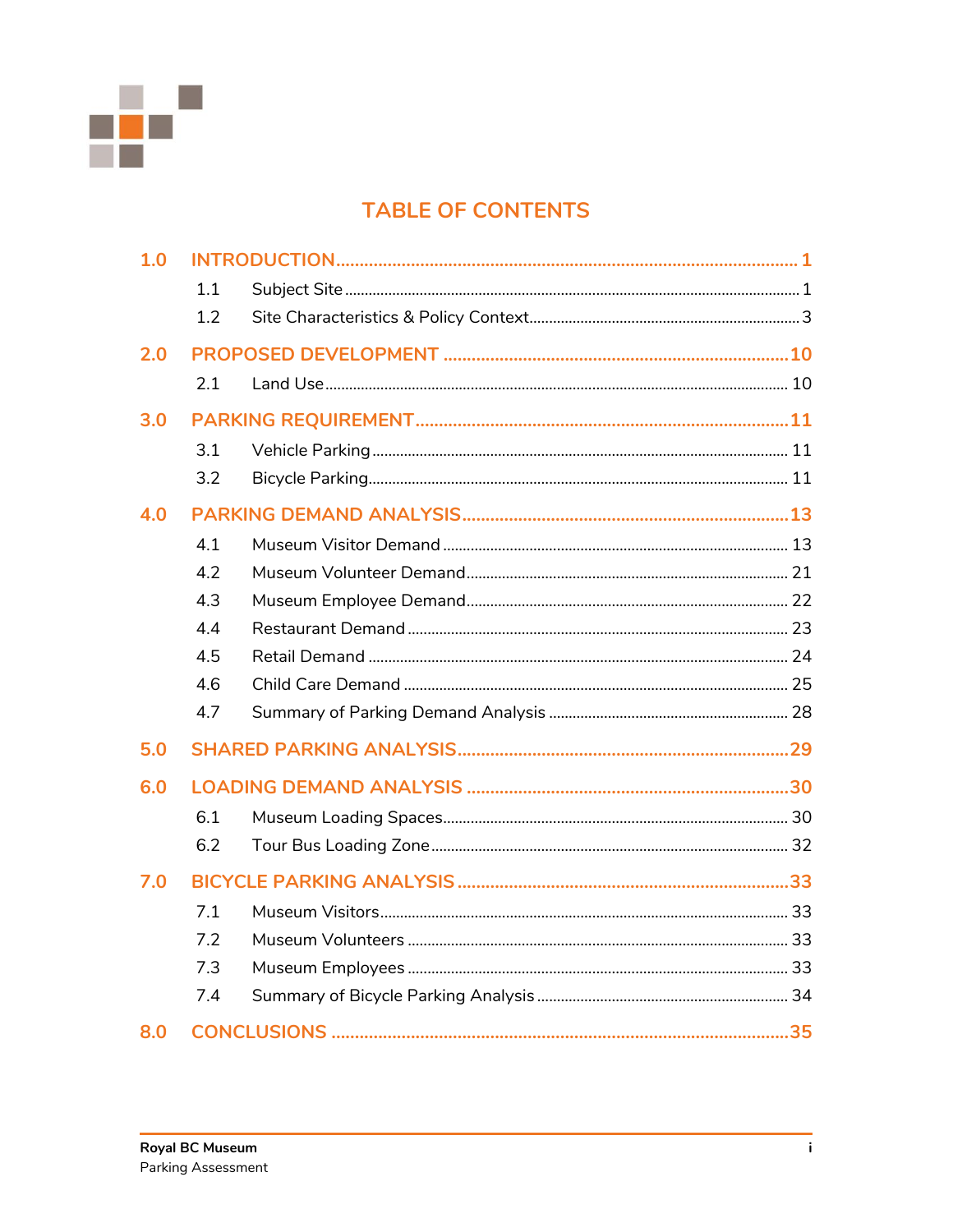

### <span id="page-3-0"></span>**1.0 INTRODUCTION**

Watt Consulting Group (WATT) was retained by HDR Inc. to conduct a preliminary parking demand study for the potential new museum building on the existing Royal BC Museum (RBCM) site in the City of Victoria. The purpose of this study is to estimate the required number of vehicle parking spaces for the site, as well as the number and type of loading spaces and bicycle spaces that need to be provided.

Note, while this study did analyze parking demand for employees of the Museum, there is an existing policy that does not allow for provincial organizations to provide parking for staff. In line with provincial government policy, RBCM does not provide vehicle parking for employees but instead encourages sustainable modes of transportation for commuting and work-related trips. The staff compliment at the RBCM presently consists of 140 employees. At opening of the new Museum, RBCM anticipates having approximately 60 employees. The reduction in staffing is due in large part to the number of staff who will report to the Collections and Research facility in Colwood.

### <span id="page-3-1"></span>**1.1 SUBJECT SITE**

The proposed development is located at 675 Belleville Street in the City of Victoria (see **Figure 1**). It is currently zoned CD-13, Royal British Columbia Museum Zone.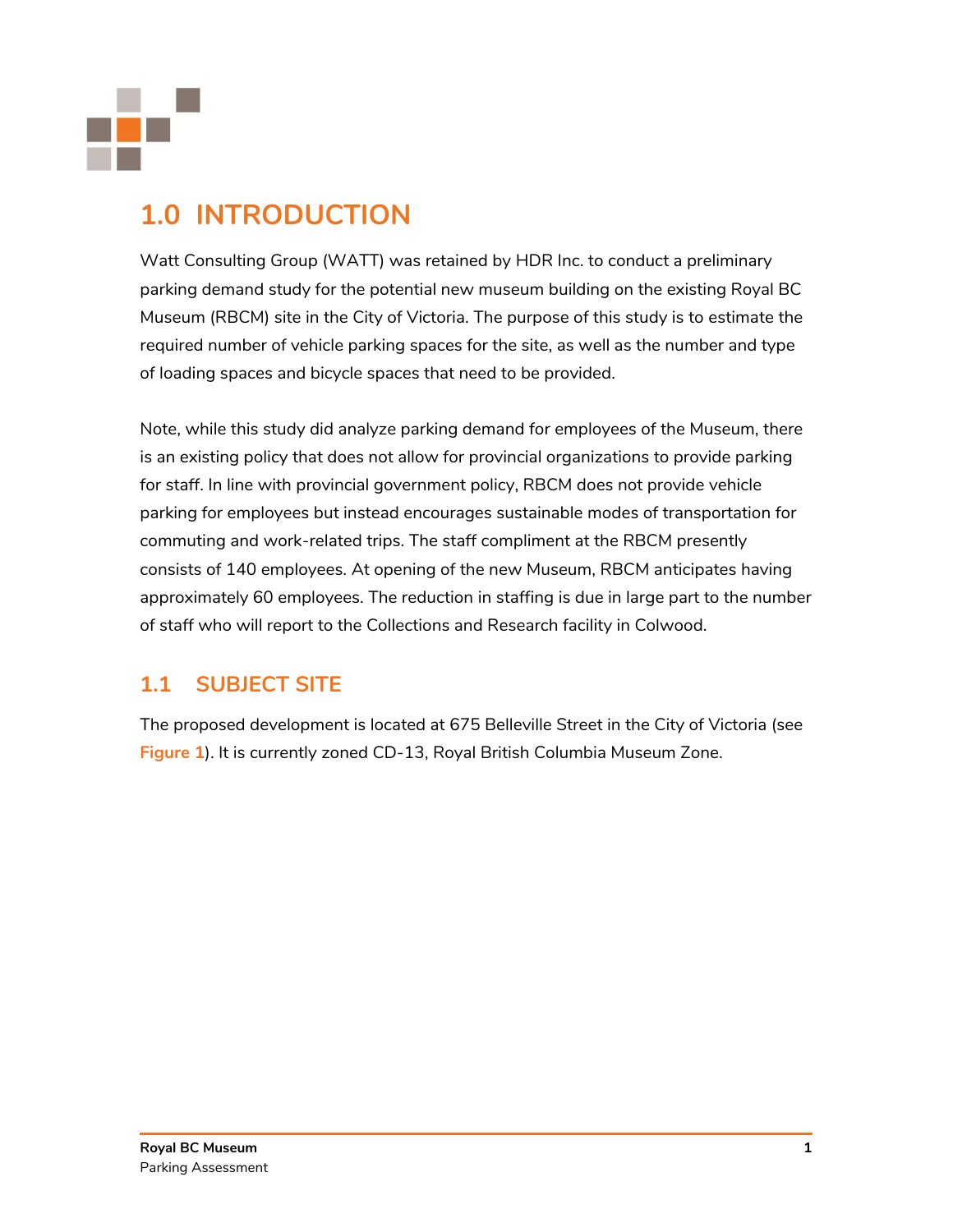

#### **FIGURE 1. SUBJECT SITE**

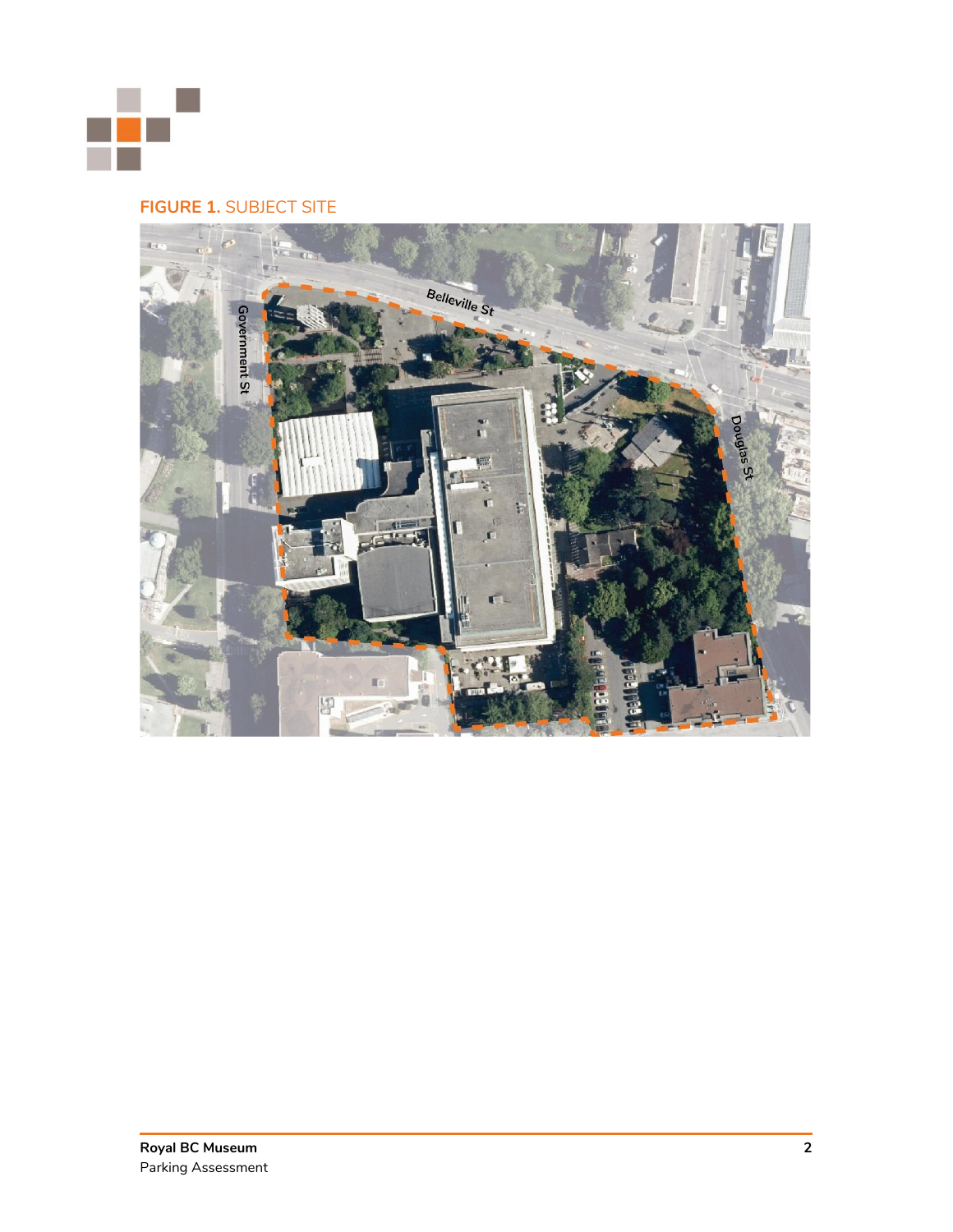

### <span id="page-5-0"></span>**1.2 SITE CHARACTERISTICS & POLICY CONTEXT**

The following provides information regarding services and transportation options in proximity to the site. In addition, the City's planning policies pertaining to parking management are summarized.



#### **CITY & REGIONAL PLANNING POLICY**

The City of Victoria Official Community Plan (OCP) $^{\rm 1}$  contains specific policies on transportation and mobility with the goal of reducing fossil fuel dependence and prioritizing pedestrian, cycling, and transit modes. In particular, the plan includes the following relevant parking management policies:

- **7.10 –** Maintain and implement a Parking Strategy to manage parking in the Downtown Core Area to give priority to short-term parking on-street and in City-operated parking facilities, and improve effective use of parking resources.
- **7.11 –** Consider managing parking throughout the city, employing a broad array of parking management strategies including sharing of parking facilities, location-efficient regulations and pricing, unbundled parking, parking associations, overflow parking plans, improved user information, parking and mobility management, car-sharing, and reduced parking requirements, as appropriate.



#### **SERVICES**

Located in the Core Inner Harbour/Legislative area of downtown Victoria, the subject site is steps away from a wide range of destinations and amenities. Restaurants, hotels, tourist attractions, parks, and retail stores are all within a 600 m radius and can be accessed by foot in 8 minutes or

<sup>&</sup>lt;sup>1</sup> City of Victoria Official Community Plan. Available online at:

[https://www.victoria.ca/assets/Departments/Planning~Development/Community~Planning/OCP/Up~to~date~OCP~and~](https://www.victoria.ca/assets/Departments/Planning~Development/Community~Planning/OCP/Up~to~date~OCP~and~Design~Guidelines/OCP_WholeBook.pdf) [Design~Guidelines/OCP\\_WholeBook.pdf](https://www.victoria.ca/assets/Departments/Planning~Development/Community~Planning/OCP/Up~to~date~OCP~and~Design~Guidelines/OCP_WholeBook.pdf)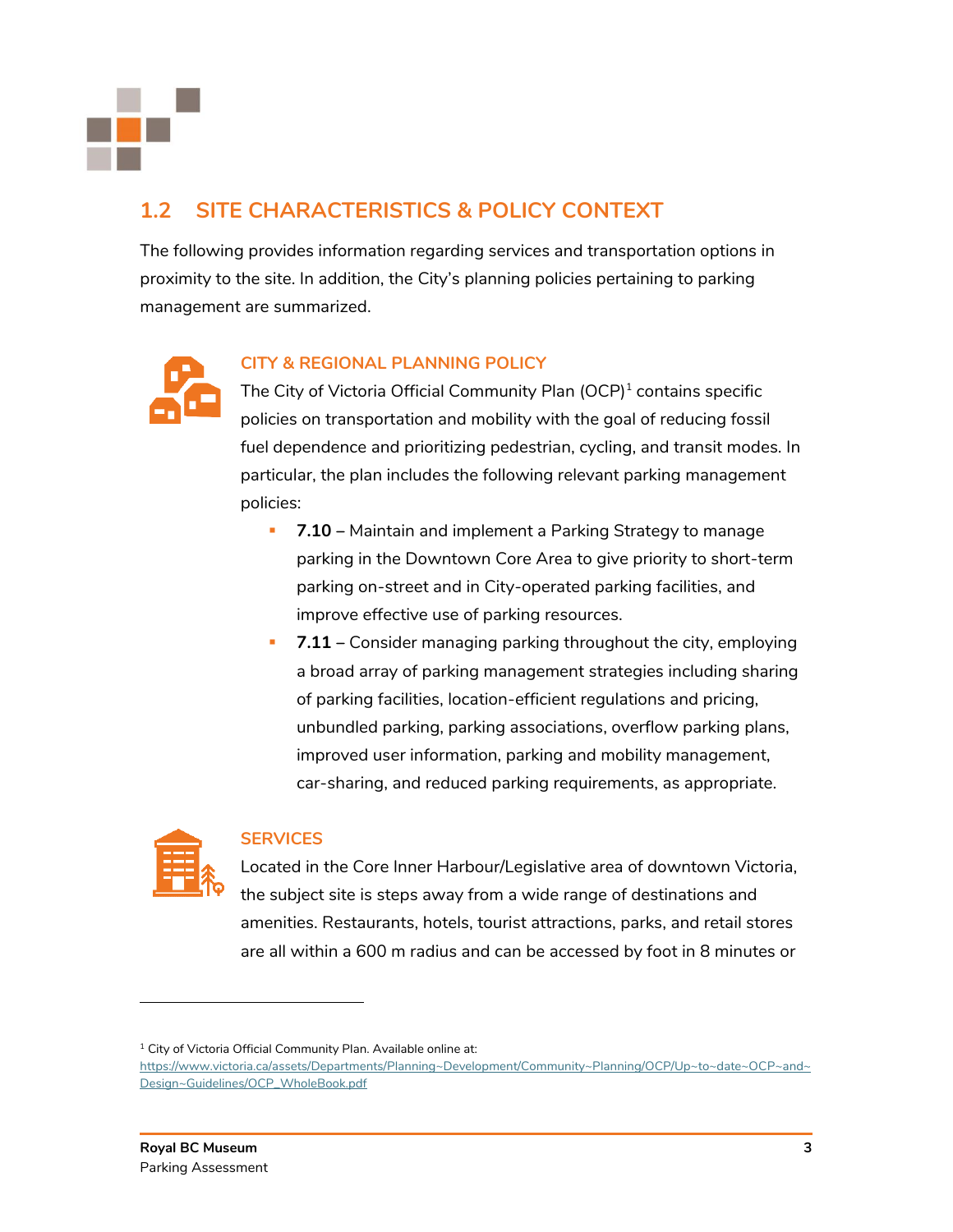

less. It should be noted that at least 25 hotels are located within an 800 m radius from the site. The Royal BC Museum as part of the Downtown core of Victoria is frequented by tourists who are visiting not only the Museum, but other attractions in the area. As an example, the site is also adjacent to several landmark locations including the Legislative Assembly of British Columbia, the Fairmont Empress Hotel, the Inner Harbour Causeway, and the Victoria Conference Centre.

#### **TRANSIT**

The subject site is very well-connected to transit. It is across the road from the Legislature Exchange that includes stops for 15 different bus routes, two of which are Regional Routes providing service every 15-60 minute with limited stops. These Regional Routes are summarized below:

- **Route 50: Langford / Downtown |** This route connects downtown Victoria with the Westshore via Highway 1 / Douglas Street, which is a key corridor in Victoria's developing Rapid Transit Network (RTN) and currently has priority bus lanes between downtown and the McKenzie Interchange. On weekdays, this route runs every 10-15 minutes between 5:30 am and 12:00 am (or 1:30 am on Fridays).
- **Route 70: Swartz Bay / Downtown | This route provides a key** connection between downtown Victoria and the Swartz Bay Ferry Terminal via Highway 17 (the Pat Bay Highway). It stops at major exchanges including Uptown and Royal Oak, connecting with several other routes serving Greater Victoria.

In addition to the above Regional Routes, buses serving the following areas stop at the Legislature Exchange:

- **E** James Bay and Royal Jubilee Hospital (Routes 3 and 10)
- Royal Oak and Cordova Bay (Routes 30, 31, and 32)
- Goldstream Meadows and Happy Valley (Routes 47 and 48)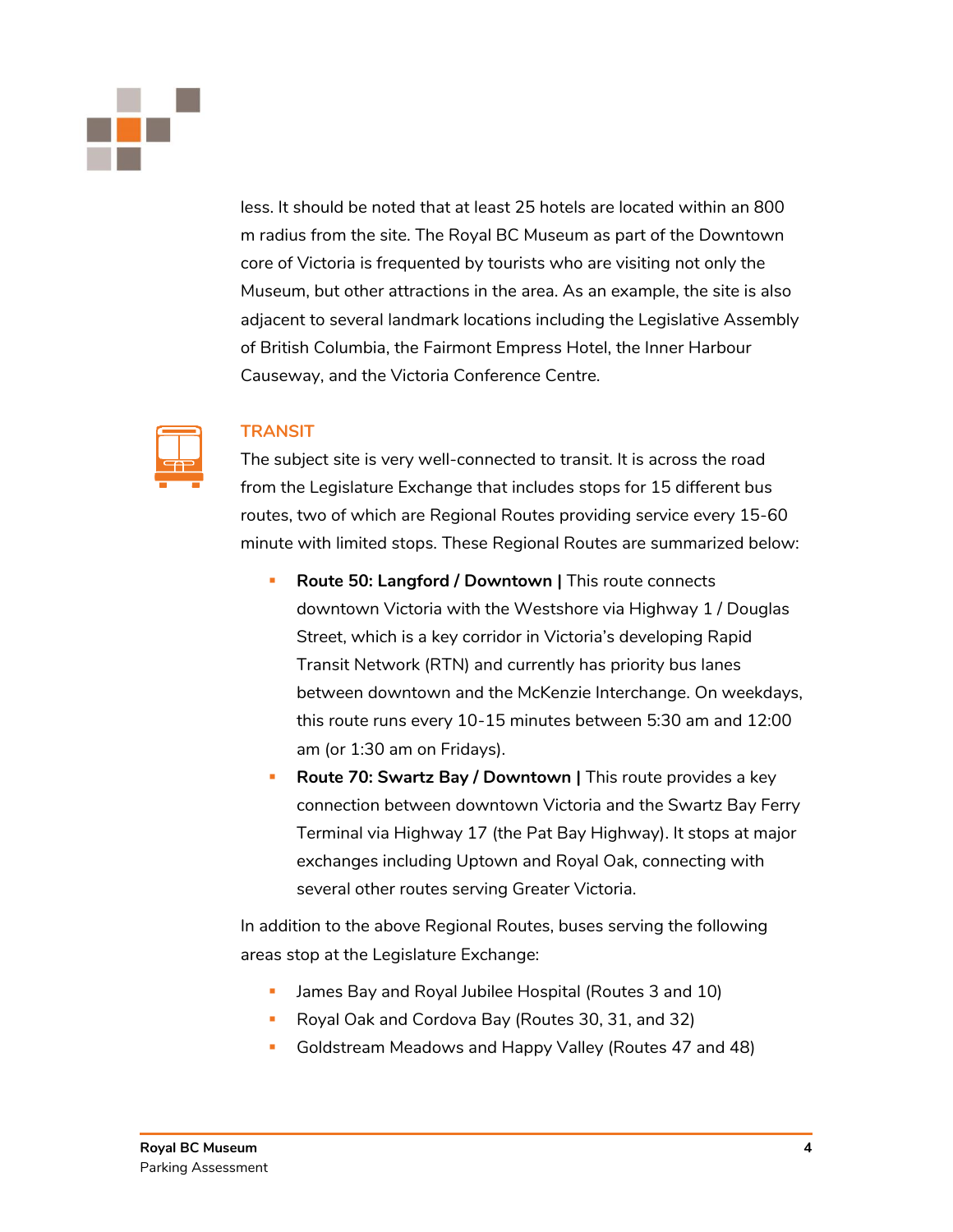

- **Victoria General Hospital (Route 53)**
- Sooke and Langford (Routes 61 and 65)
- Swartz Bay, Saanichton, and Royal Oak (Routes 71, 72, and 75)

The site is also 650 m (about a 9-minute walk) from **Route 15**, a Regional Route connecting Esquimalt and the University of Victoria (UVic) via downtown Victoria. It is also within 650 m of the following four Frequent Routes that provide 15 minute or better service 7am-7pm, Monday through Friday:

- **Routes 27 and 28: Gordon Head / Majestic / Downtown**
- **Route 4: UVic / Downtown**
- **Route 6: Royal Oak Exchange / Downtown**
- **Route 14: Vic General / UVic**

Given the multitude of routes serving the site, it is expected that the majority of the population residing in the Greater Victoria region would be able to access the Museum by transit.

The site will also benefit from more direct and frequent transit in the future. According to BC Transit's Victoria Regional RapidBus Implementation Strategy<sup>2</sup>, the future RapidBus will deliver connected, frequent, fast, and reliable transit service between areas of highest travel demands in the region. In the next three years, the Westshore-Downtown Victoria Line will be introduced (Phase 1), building on the priority bus lanes that have already been completed on Douglas Street. The Westshore Line will connect Langford Exchange with the Legislature Exchange and will provide a single transfer connection to UVic and the Saanich Peninsula at the Uptown Exchange.

<sup>&</sup>lt;sup>2</sup> Victoria Regional RapidBus Implementation Strategy, BC Transit. Available online at[: https://bctransit.com/victoria](https://bctransit.com/victoria-regional-rapid-transit)[regional-rapid-transit](https://bctransit.com/victoria-regional-rapid-transit)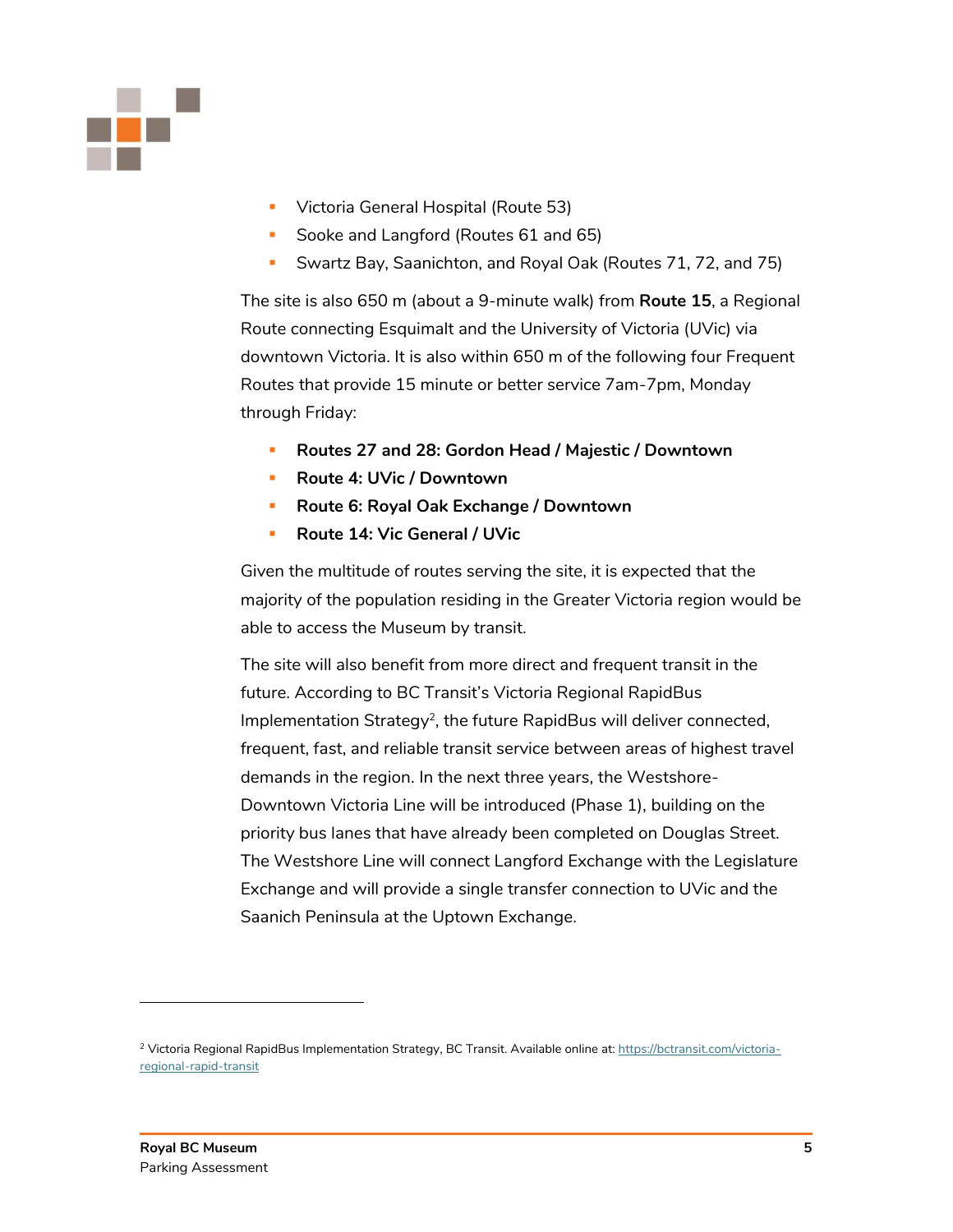

Phase 1 will be followed by implementation of the McKenzie and Peninsula Lines (Phase 2) and exploration of additional RapidBus lines (Phase 3). The McKenzie Line will connect Uptown and UVic as well as designated urban nodes and the Peninsula Line will travel along Highway 17 between Swartz Bay Ferry Terminal through Sidney, Uptown and downtown Victoria. The Peninsula Line will be especially important for museum visitors who travel by ferry from the mainland.

Other key features of the RapidBus strategy are street treatments to improve travel times and increase predictability, enhanced facilities, and transit stations (including an Uptown Mobility Hub, which will serve as a 'Central Station'), and improved vehicles and fare collection. It is understood that BC Transit is in discussions with the City of Victoria about a potential relocation of the existing transit hub at the Legislature Exchange, however it is expected that if the transit hub changes location, it would still be easily accessible in a walkable distance from the RBCM.

The City of Victoria OCP also includes policies supporting public transit. These policies include prioritizing public transit over general purpose traffic in rapid and frequent transit corridors (7.14.4), undertaking a study of options to provide potential cross-town priority frequent transit service connecting major destinations (7.14.5), and working with BC Transit to integrate new local transit service into neighbourhoods (7.14.6). GO Victoria, the City's mobility strategy, seeks to prioritize transit infrastructure investments and make transit the preferred choice for all trips, with the overarching target of doubling transit ridership to, from, and within the City by  $2030.<sup>3</sup>$ 

<sup>&</sup>lt;sup>3</sup> GO Victoria, City of Victoria. Available online at: [https://www.victoria.ca/assets/Community/Cycling/GoVictoria\\_2020DEC.pdf](https://www.victoria.ca/assets/Community/Cycling/GoVictoria_2020DEC.pdf)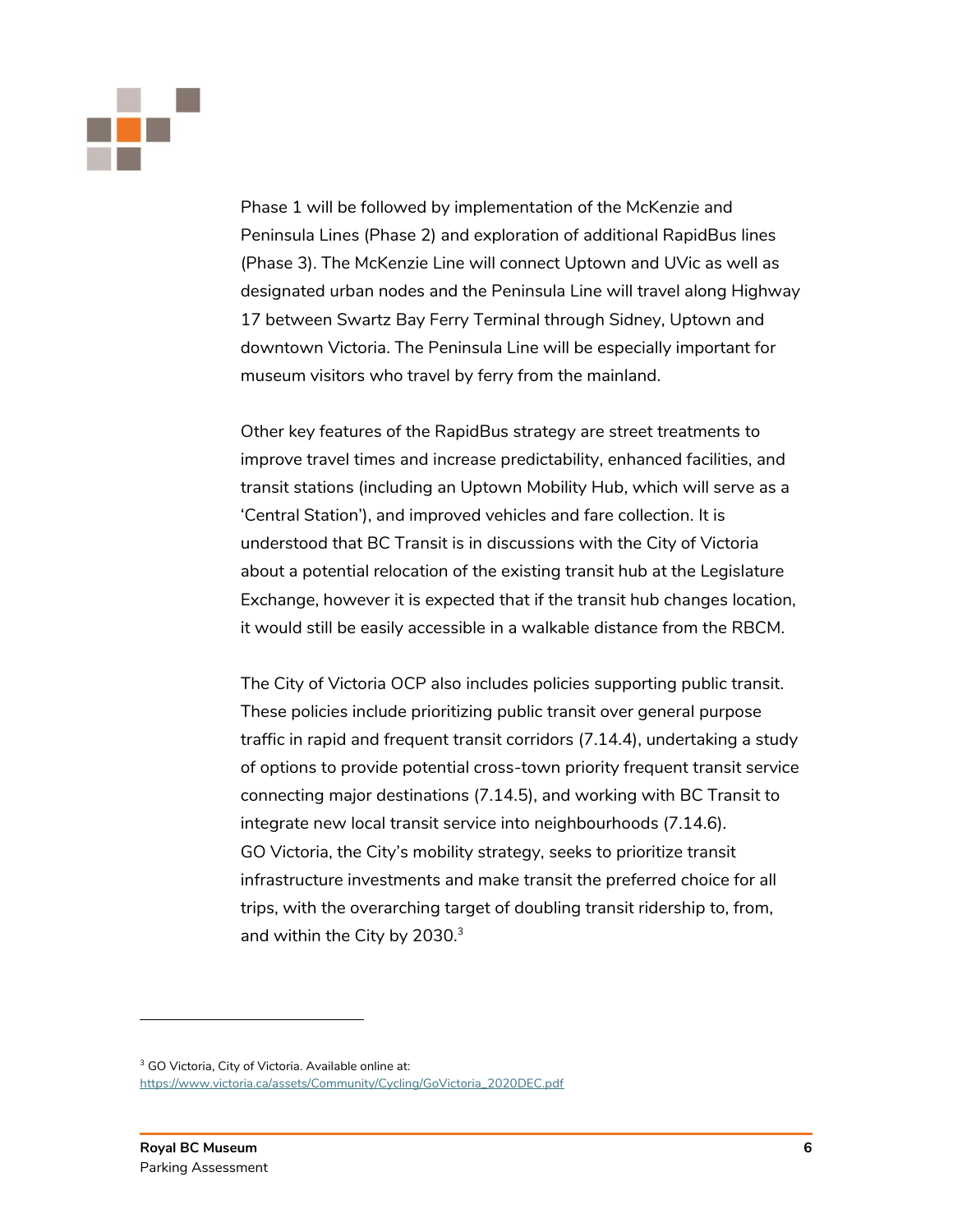



#### **FERRY SERVICES**

In addition to the Swartz Bay Ferry Terminal that can be accessed by transit, ferry terminals for Clipper Vacations (providing service to Seattle, Washington; passenger ferry) and the Black Ball Ferry Line (providing service to Port Angeles, Washington; vehicle and passenger ferry) are about 500 m away or a 7-minute walk. The BC Ferries Connector bus terminal is also 160 m away (about a 2-minute walk), providing charter bus service to Swartz Bay Ferry Terminal. These transportation options allow visitors from the United States and mainland BC to travel to and from downtown Victoria without a vehicle. Additionally, the Victoria Harbour Ferry has a terminal 300 m from the site (about a 4-minute walk) and provides water taxi service to various locations within the harbour and surrounding waterways.



#### **WALKING**

With a walk score<sup>4</sup> of 95, the subject site is considered a "Walker's Paradise". It is centrally located and within walking distance of several key destinations and amenities. The surrounding streets have sidewalks on both sides and there are crosswalks at all major intersections (including 4-way signalized crosswalks at Belleville/Government Street and Belleville/Douglas Street in front of the site). There is also separated footpath around the entire Inner Harbour, extending to Victoria West (1.1 km from the site, about a 15-minute walk) and the Dallas Road waterfront in James Bay (1.4 km from the site, about an 18-minute walk).

<sup>&</sup>lt;sup>4</sup> More information about the site's Walk Score is available online at[: https://www.walkscore.com/score/675-belleville-st](https://www.walkscore.com/score/675-belleville-st-victoria-bc-canada)[victoria-bc-canada](https://www.walkscore.com/score/675-belleville-st-victoria-bc-canada)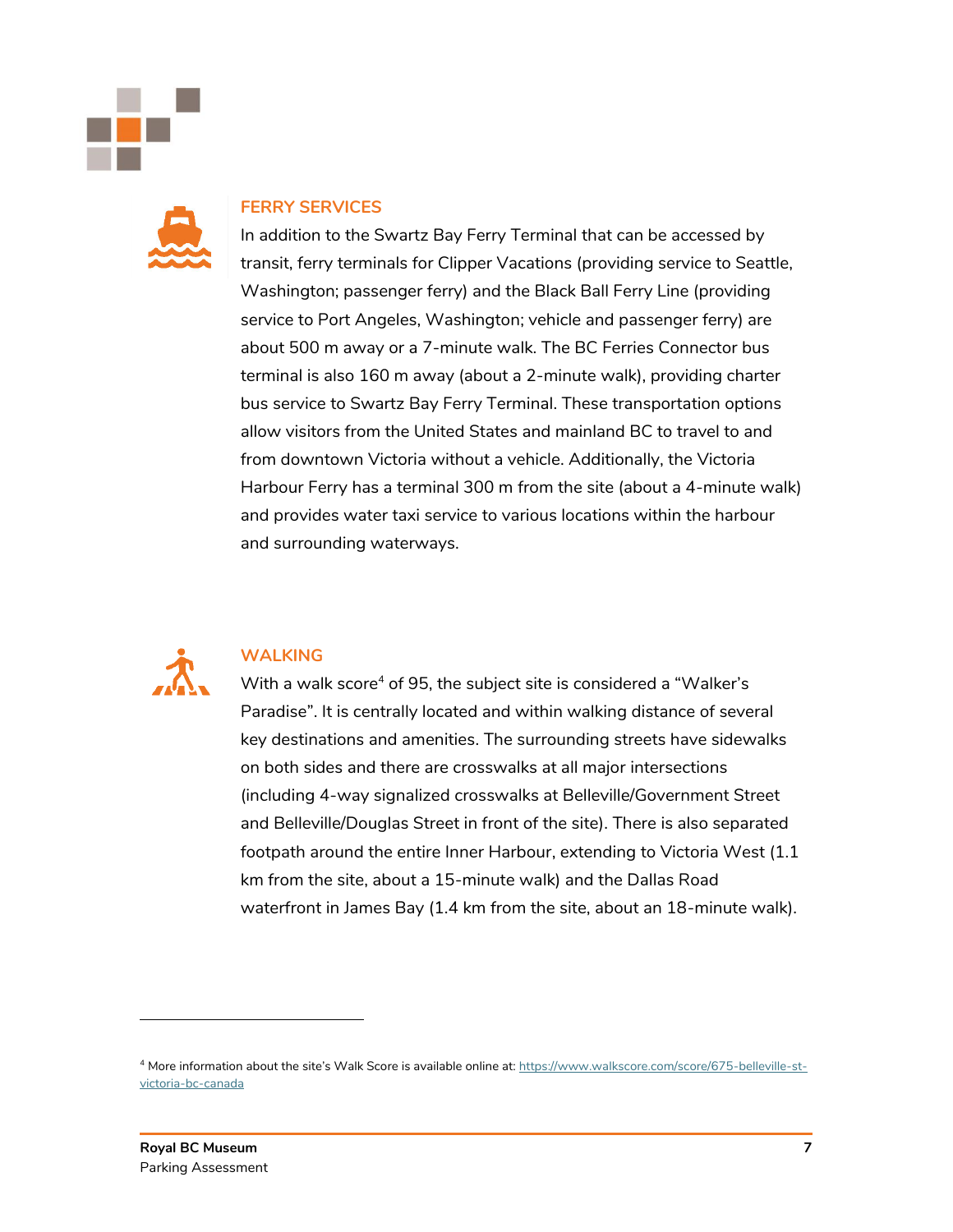

The City's OCP includes several policies for making the city-wide pedestrian network safer and more enjoyable. Priorities include sidewalk and crosswalk upgrades, public seating, and changes to improve the built environment for people with disabilities. The City's target for 2030 is for 55% of all trips made to, from, and within Victoria to be done by walking, rolling, or cycling (as outlined in the mobility strategy).



#### **CYCLING**

The site is located on a signed bike route that connects with an all ages and abilities (AAA) protected bike lane one block to the north on Humboldt/Wharf Street. This bike lane is part of the City's growing AAA cycling network that also includes protected bike lanes on Fort Street, Pandora Avenue, and Vancouver Street. Painted bike lanes are also available on Johnson Street and Yates Street. The City is aiming to complete its AAA cycling network by 2022, when 95% of the municipality will be within 500 m of a AAA cycling route. This will provide safe and convenient access to village centres, parks, recreation centres and schools.<sup>5</sup>

The site is also 1.9 km (about an 8-minute bike ride) from the start of the Galloping Goose Regional Trail, an AAA off-street multi-use pathway that extends west to Sooke and connects at Uptown with the Lochside Regional Trail, which provides a northbound connection to Sidney. There is another AAA off-street multi-use pathway 400 m south of the site (about a 2-minute bike ride) in Beacon Hill Park, as well as along the Dallas Road waterfront (which can be reached in about 6 minutes by bike).

<sup>5</sup> More information about the City's AAA cycling network is available online at: [https://www.victoria.ca/EN/main/residents/streets-transportation/walk-roll-transit/cycling/victoria-s-aaa-cycling](https://www.victoria.ca/EN/main/residents/streets-transportation/walk-roll-transit/cycling/victoria-s-aaa-cycling-network.html)[network.html](https://www.victoria.ca/EN/main/residents/streets-transportation/walk-roll-transit/cycling/victoria-s-aaa-cycling-network.html)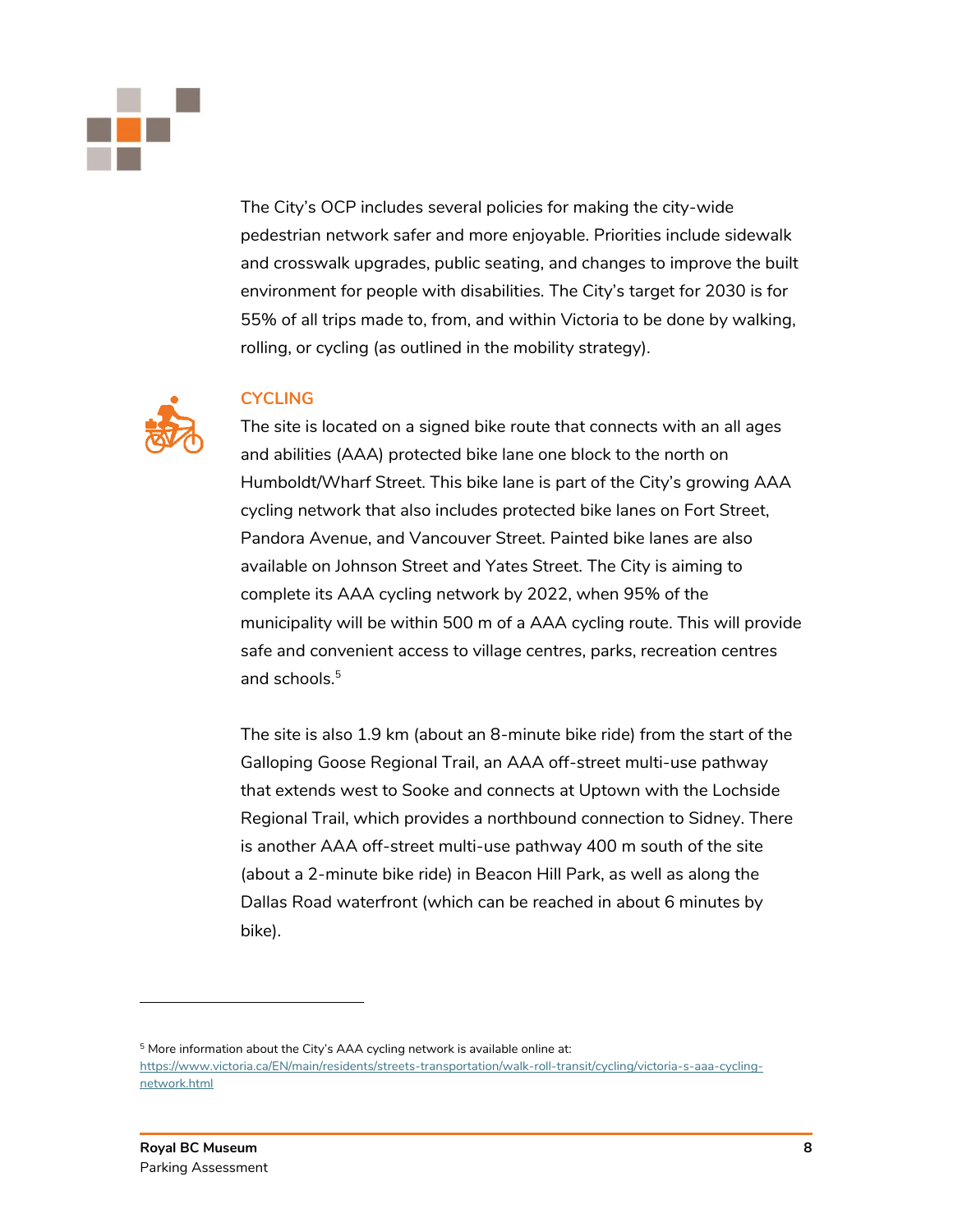

#### **PUBLIC PARKING**

The City has five parkades with over 1,800 parking spaces. These include the Broughton Street Parkade, View Street Parkade, and Yates Street Parkade, which are 600 m (about an 8-minute walk), 800 m (about an 11-minute walk) 850 m (about a 12-minute walk) from the site, respectively. There are also 2 City-operated surface parking lots nearby on Wharf Street (500 m, about a 7-minute walk) and Courtney Street (600 m, about a 9-minute walk). These lots have 150 and 38 stalls, respectively. Nearly 2,000 on-street pay parking spaces are also available throughout downtown. Additionally, WestPark operates a surface parking lot with 25 spaces 300 m (about a 4-minue walk) from the site, as well as one with 314 spaces 500 m (about a 6-minute walk) from the site. Lastly, there is a Robbins parking lot adjacent to the RBCM that provides a total of 26 spaces, of which 7 spaces are reserved for volunteers of the Museum.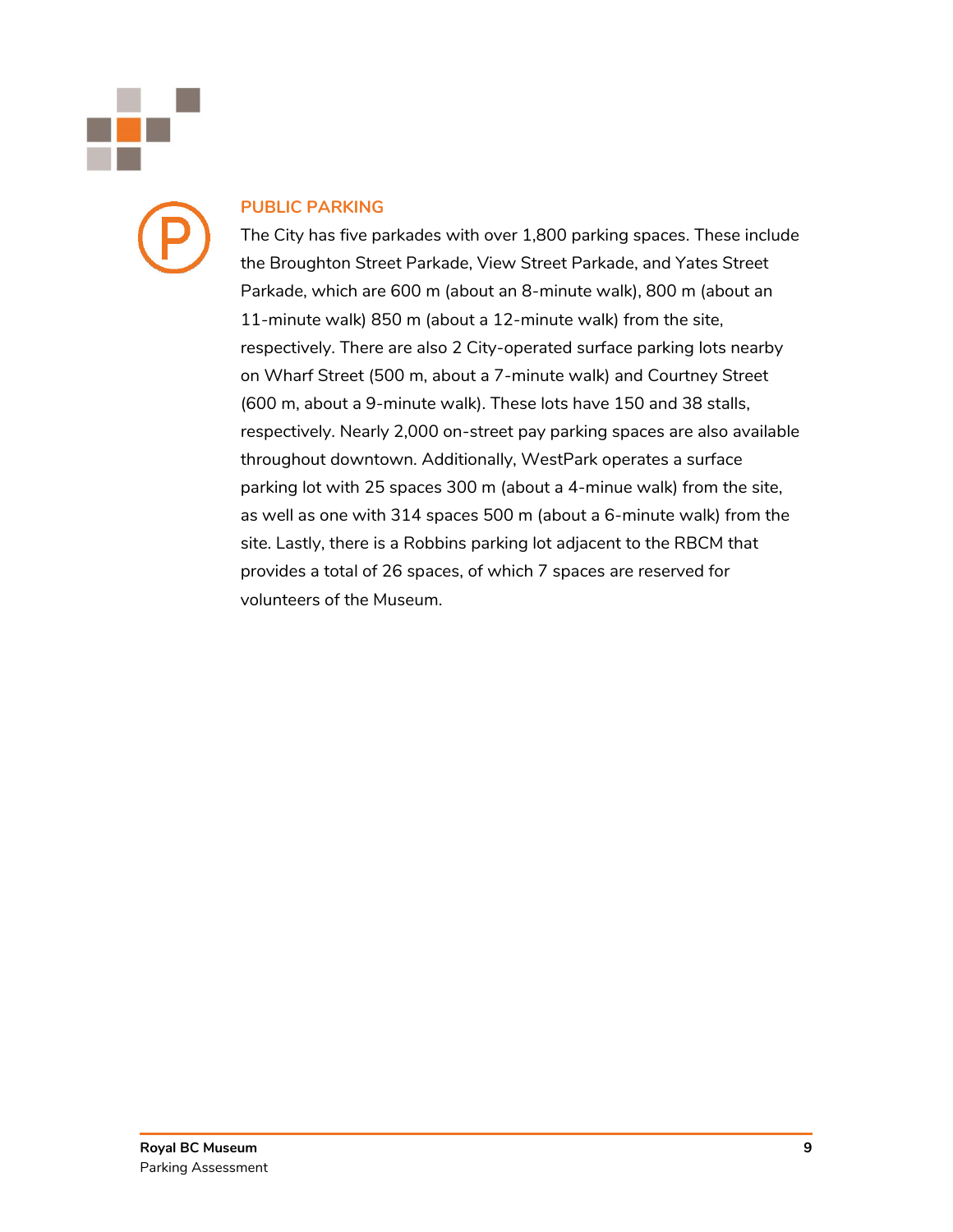

## <span id="page-12-0"></span>**2.0 PROPOSED DEVELOPMENT**

### <span id="page-12-1"></span>**2.1 LAND USE**

The existing Royal BC Museum has 17,000 m<sup>2</sup> gross floor area (GFA) that is used as the programming area (public assembly area). The potential future expansion is looking to grow the total floor area for programming purposes to  $21,300$  m<sup>2</sup> and construction is anticipated to begin by 2025.

The proposed redevelopment also includes several commercial and institutional uses, as follows:

- A rooftop restaurant with a patio approximately  $465m^2$  in size
- Two retail units approximately  $70m^2$  each
- A child care centre with 56 spaces including 24 spaces for children 0-3 years of age and 32 spaces for children 3-5 years of age

A summary of the land uses is presented below.

#### **TABLE 1.** SUMMARY OF LAND USES AT SUBJECT SITE

| <b>Use</b> | Quantity $(m^2)$ |
|------------|------------------|
| Museum     | 21,300           |
| Restaurant | 465              |
| Retail     | 140              |
| Daycare    | 738              |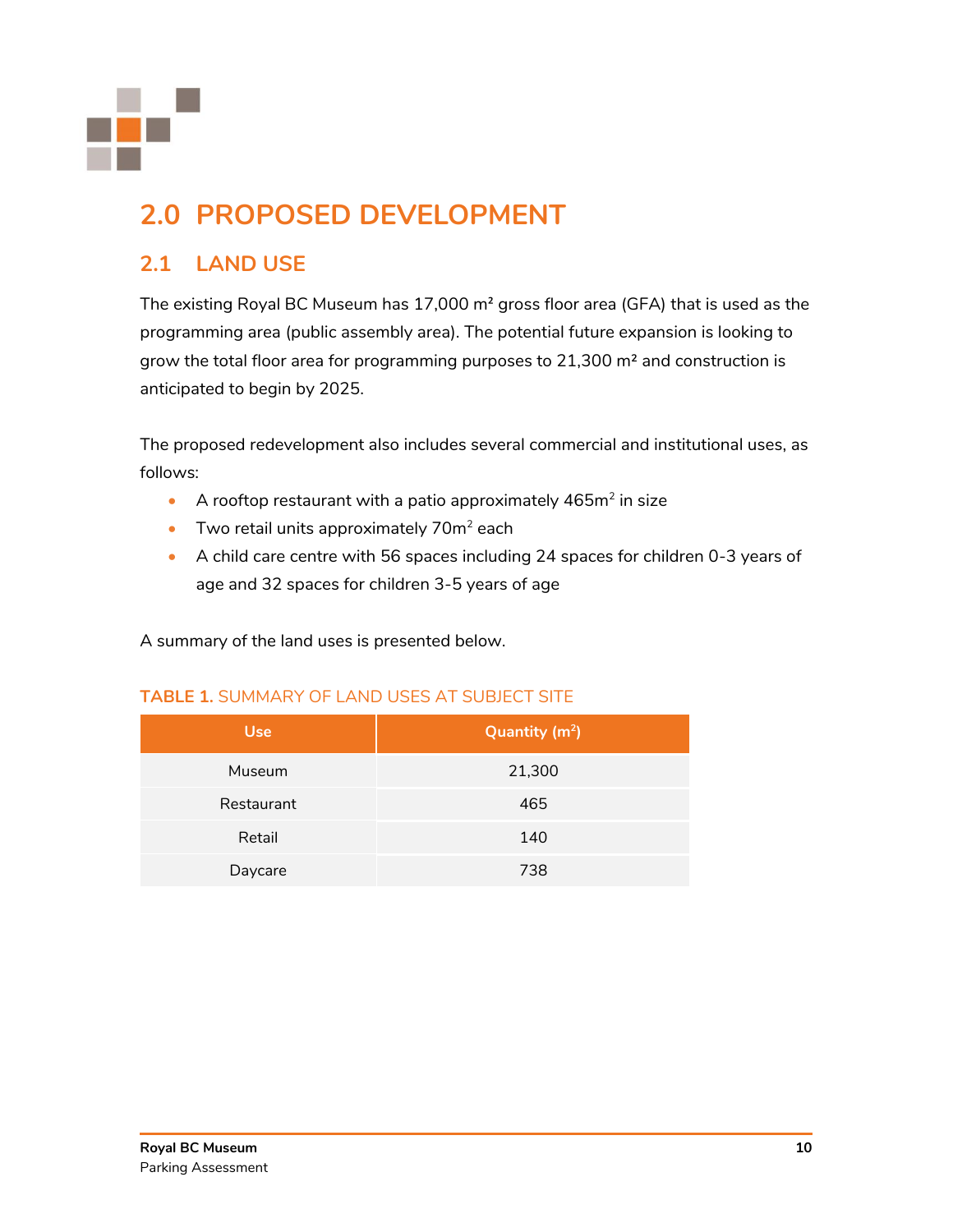

## <span id="page-13-0"></span>**3.0 PARKING REQUIREMENT**

### <span id="page-13-1"></span>**3.1 VEHICLE PARKING**

The City of Victoria's Zoning Regulation Bylaw (no. 80-159) identifies the parking requirements for the site, as it falls under CD-13 Zone. The minimum off-street parking requirement for this Zone, when the floor area of all buildings in this Zone exceeds 32,500 m², is 160 vehicle parking spaces.

The City of Victoria's Off-Street Parking Regulations (Schedule C) could also apply to this site. As shown in the table below, the requirement for the proposed development would be 287 off-street parking spaces.

| <b>Use</b> | Quantity $(m^2)$ | <b>Schedule C Use</b><br>(Core Area) | <b>Parking Rate</b><br>(Spaces per $m2$ ) | <b>Total Spaces</b> |
|------------|------------------|--------------------------------------|-------------------------------------------|---------------------|
| Museum     | 21,300           | Arts and Culture                     | 1 per $80m^2$                             | 266                 |
| Restaurant | 465              | Restaurant                           | 1 per $40m^2$                             | 12                  |
| Retail     | 140              | Retail                               | 1 per $80m^2$                             | $\mathcal{P}$       |
| Daycare    | 738              | <b>Care Facility</b>                 | 1 per $100m^2$                            |                     |
|            | 287              |                                      |                                           |                     |

#### **TABLE 2.** SUMMARY OF VEHICLE PARKING REQUIREMENT

### <span id="page-13-2"></span>**3.2 BICYCLE PARKING**

As per the CD-13 Zone, the proposed development would need to provide bicycle parking in accordance with Schedule C. The total long-term and short-term bicycle requirements are 50 and 174 spaces, respectively, as shown in the table below.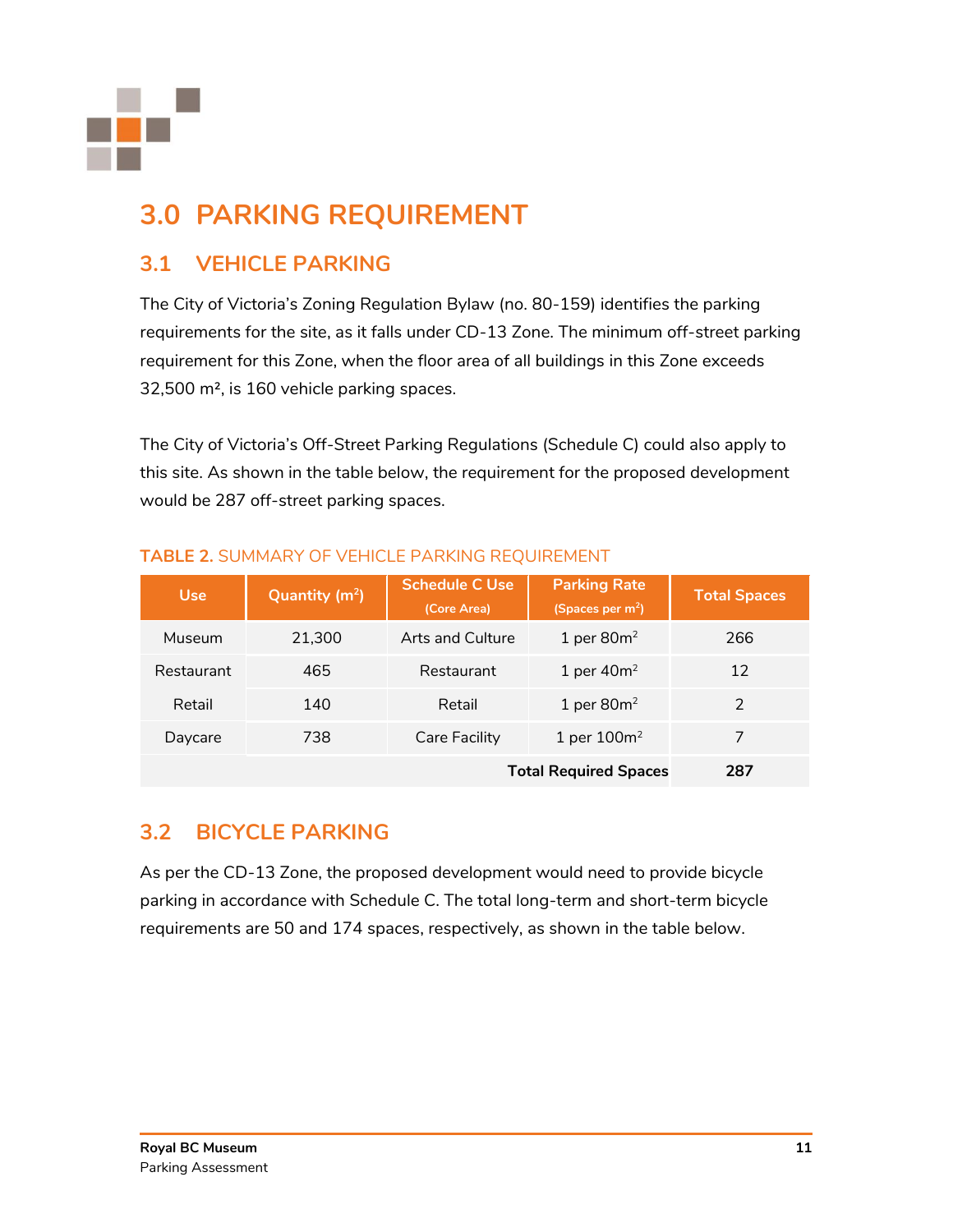

#### **TABLE 3.** SUMMARY OF BICYCLE PARKING REQUIREMENT

| <b>Use</b>               | <b>Parking</b><br>(Spaces per $m2$ ) | Long Term Bicycle Short Term Bicycle<br><b>Parking</b><br>(Spaces per $m2$ ) | <b>Total Long-Term</b><br><b>Spaces</b> | <b>Total Short-Term</b><br><b>Spaces</b> |
|--------------------------|--------------------------------------|------------------------------------------------------------------------------|-----------------------------------------|------------------------------------------|
| Museum                   | 1 per $450m2$                        | 1 per $130m2$                                                                | 47                                      | 164                                      |
| Restaurant               | 1 per $400m^2$                       | 1 per $100m^2$                                                               |                                         | 5                                        |
| Retail                   | 1 per $200m^2$                       | 1 per $200m^2$                                                               |                                         |                                          |
| 1 per $700m²$<br>Daycare |                                      | 1 per $200m^2$                                                               |                                         | $\overline{4}$                           |
|                          |                                      | Total                                                                        | 50                                      | 174                                      |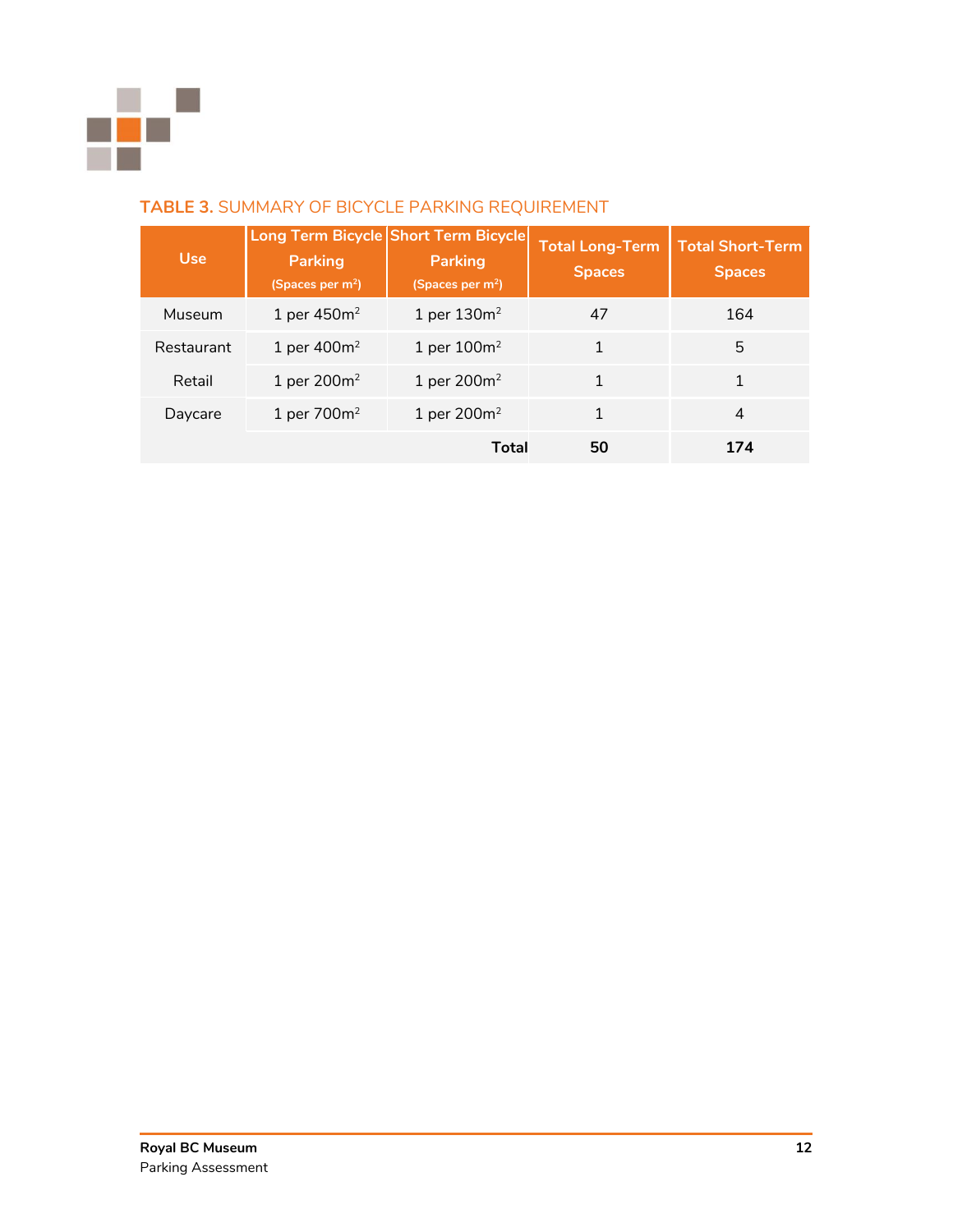

### <span id="page-15-0"></span>**4.0 PARKING DEMAND ANALYSIS**

Approximate parking demand for the Royal BC Museum is estimated in the following sections and broken down by user group. The approximate parking demand is based on [a] travel survey data collected at the Royal BC Museum, [b] data provided by Royal BC Museum staff and [c] relevant research to support the findings.

### <span id="page-15-1"></span>**4.1 MUSEUM VISITOR DEMAND**

Visitor parking demand is based on travel survey data collected over two days on Wednesday, July  $21^{st}$  & Saturday, July  $24^{th}$ , 2021. The collection dates were after the BC Province announced Step 3 of BC's Restart Plan on July  $1^{st}$ . The travel survey took place over a weekday and a weekend to reflect typical mode share for visitors of the Museum. <sup>6</sup> WATT staff conducted the survey and were stationed at the admissions checkpoint (i.e., where visitors validate their tickets). The survey took place from 10:00am to 6:00pm on both days, which reflects the operating hours of the Museum. WATT staff asked one question to visitors of the Museum verbally and then recorded the visitors' response in a spreadsheet. The question was "How did you travel to the Royal BC Museum today?". A total of 1,982 answers were collected over the two days and more specifically 858 answers were collected on July  $21<sup>st</sup>$  and  $1,124$  answers were collected on July 24<sup>th</sup>, indicating that the weekend is more likely busier. The response rate was not formally tracked, but most visitors were asked the survey question. The high number of responses was also attributed to Museum staff guiding the visitors to participate in the survey.

In addition, data on attendance was reviewed from 2019 and 2020 to better understand the number of people visiting the museum on a typical day and a peak day, and the attendance by time of day.

 $6$  The survey results could change in the future as at the time of the study there was an international travel ban in effect due to the Covid-19 pandemic.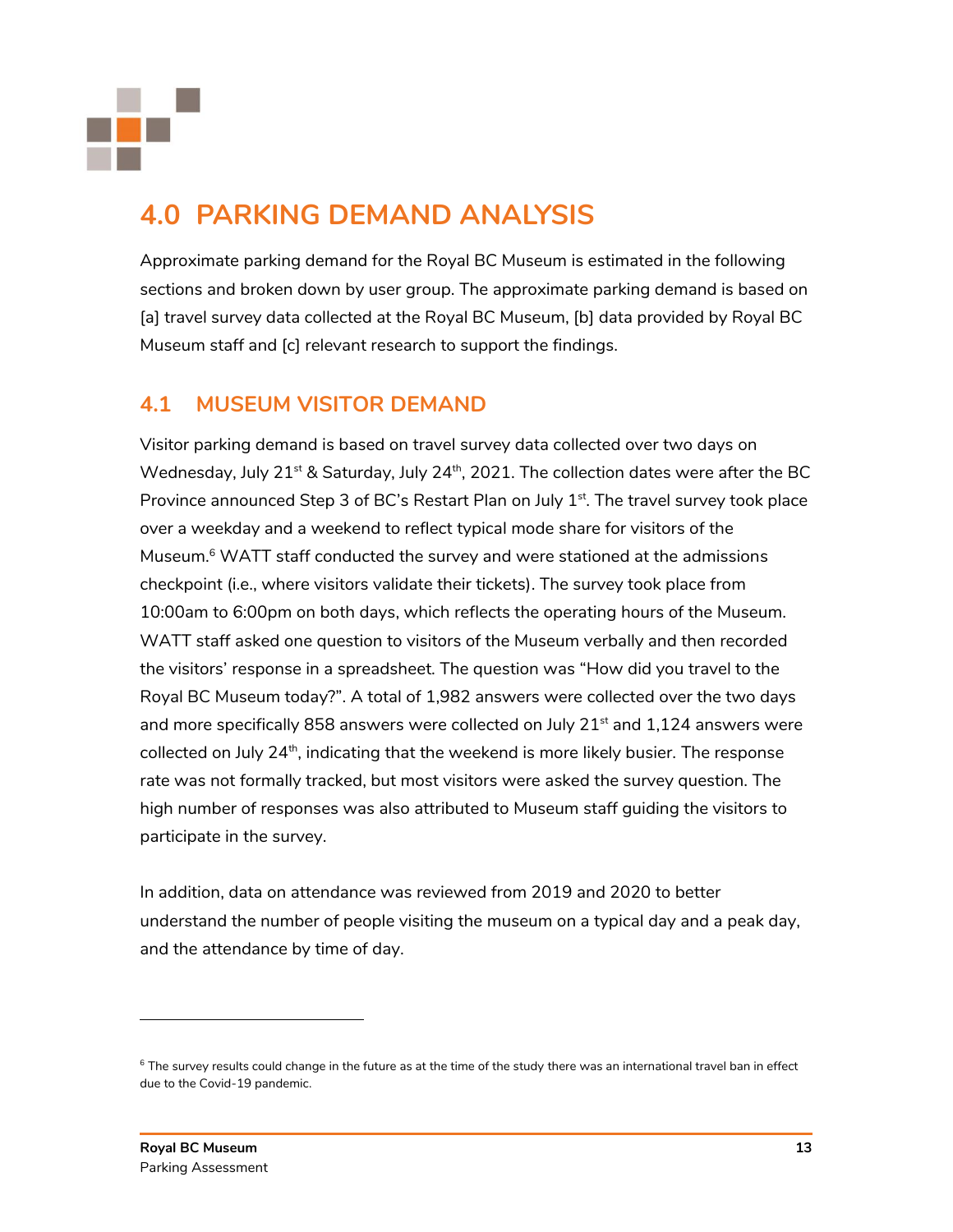

#### 4.1.1 MODE SHARE

Based on the responses received, the following table and graph summarize the information for the visitors' mode share profile.

| <b>Mode of Travel</b>                           | <b>Wednesday July</b><br>21st, 2021 | Saturday July 24th,<br>2021 | <b>Average</b> |
|-------------------------------------------------|-------------------------------------|-----------------------------|----------------|
| Driver                                          | 21%                                 | 18%                         | 19%            |
| Passenger of a Personal<br>Vehicle              | 37%                                 | 37%                         | 37%            |
| Dropped off by Family /<br>Friend / Taxi / Kabu | 2%                                  | 2%                          | 2%             |
| Dropped off by Tour Bus*                        | 4%                                  | 0%                          | 2%             |
| <b>Public Transit</b>                           | 4%                                  | 6%                          | 5%             |
| Walk                                            | 26%                                 | 35%                         | 31%            |
| <b>Bike</b>                                     | 7%                                  | 1%                          | 3%             |
| Other                                           | 0%                                  | 1%                          | 1%             |

#### **TABLE 4.** TRAVEL SURVEY RESULTS

*\*This category was separated in the travel survey to understand whether there is a significant mode share*  for visitors being dropped off by tour buses. This category is grouped with the other visitors being dropped *off by different users for the rest of the report.*

As expected from reviewing the site characteristics, the majority of visitors to the museum either arrived as passengers of a personal vehicle or they walked to the site. Based on these results, 19% of the visitors drove a car to the museum and required parking, and 37% were passengers to these vehicles. In other words, on average, there were three visitors to every vehicle that required parking.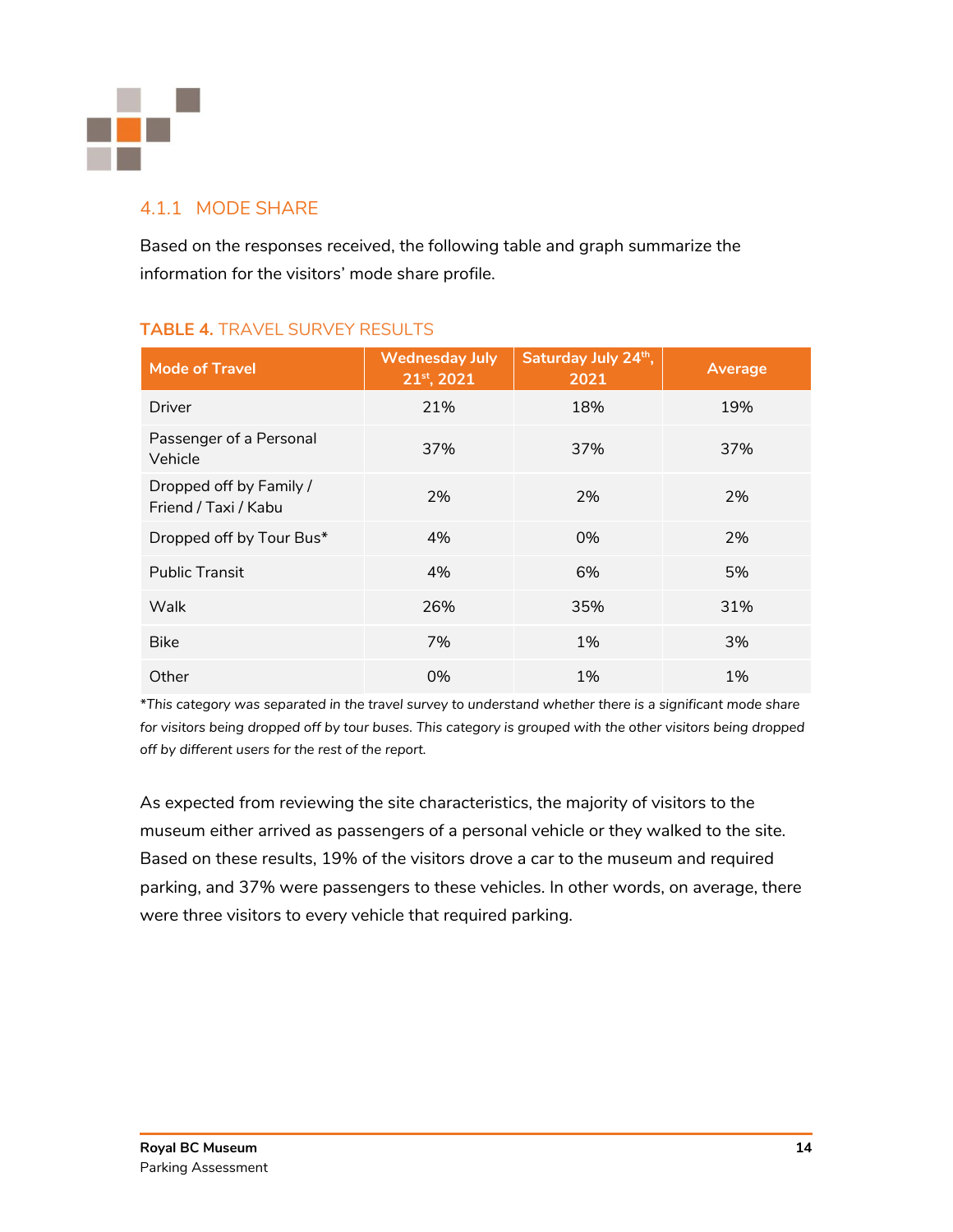



#### **FIGURE 2.** SUMMARY OF MODE SHARE FOR VISITORS

The results of this travel survey might not reflect the actual parking demand and might be overestimating vehicle parking demand as the survey was conducted during an international travel ban due to the Covid-19 pandemic. Feedback received from visitors during this survey indicated that people who are traveling and visiting Victoria for tourism purposes tend to walk from their hotels or take transit. However, this can be considered a conservative representation of mode share.

Further, as this assessment takes into consideration the potential expansion of the Museum that will take place 10 years from now, assumptions have to be made regarding how the improved cycling and transit network (described in **Section 1.2**), in conjunction with changes in travel behaviour, will impact parking demand.

GO Victoria, the City's mobility strategy, mentions that:

- **Walking, cycling or rolling:** Currently, 27% of all trips to, from and within the City are by walking, cycling or rolling. The City of Victoria has set a target to reach 55% of trips made to, from and within Victoria by these modes by 2030. That represents an increase of 103%.
- **Public transit:** In 2017, trips by transit made up approximately 12% of the total trips to, from, and within Victoria. The City of Victoria has set a target to double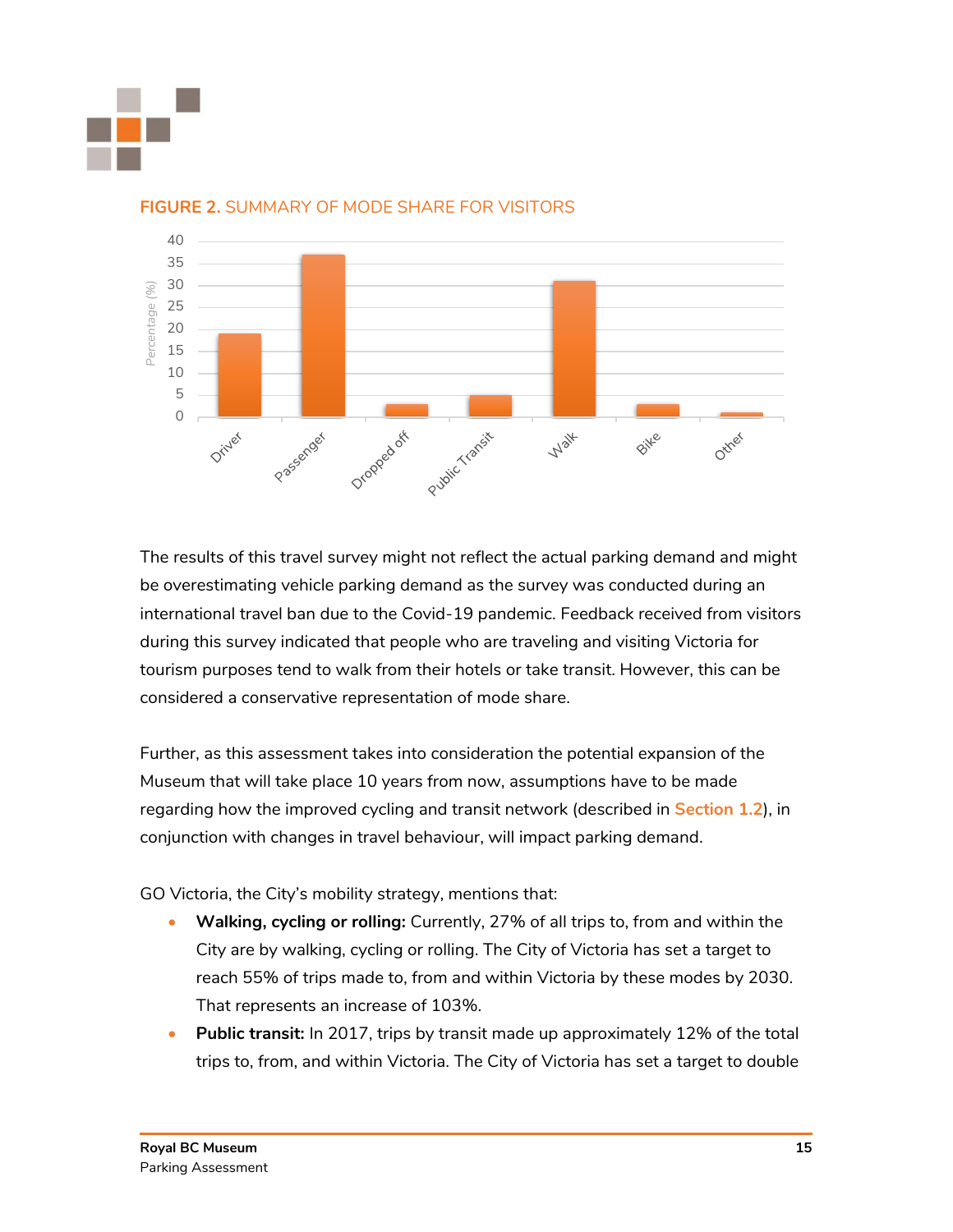

transit ridership to 24% (increase of 100%) to, from, and within the City by 2030.

Based on these targets set by City of Victoria and the fact that this project will not be completed until at least 2030, a conservative 50% increase in walking, cycling and public transit was applied to reflect a more conservative travel behaviour change. **Table 5** below illustrates the adjusted mode share for 2030. The forecast assumes an even increase in cycling and walking trips (50%), in addition to an increase in the 'dropped off' category especially with the recent proliferation of ridesharing and ride-hailing services in Victoria. To account for that increase in walking, rolling, cycling, transit and the 'dropped off' category, a 35% reduction was assumed in vehicle parking demand. The reduction for vehicle parking demand, both driver and passenger, considers the insight that on average every vehicle seeking parking for the Royal BC Museum occupies three people (driver + two passengers).

| <b>Mode of Travel</b>                                         | 2021 | 2030 | <b>Absolute</b><br>Change | Percentage<br><b>Increase / Decrease</b> |
|---------------------------------------------------------------|------|------|---------------------------|------------------------------------------|
| Driver                                                        | 19%  | 12%  | $-7%$                     | $-35%$                                   |
| Passenger of a<br><b>Personal Vehicle</b>                     | 37%  | 24%  | $-13%$                    | $-35%$                                   |
| Dropped off by<br>Family / Friend / Taxi /<br>Kabu / Tour Bus | 3%   | 4%   | $+1\%$                    | $+35%$                                   |
| <b>Public Transit</b>                                         | 5%   | 8%   | $+3%$                     | $+50%$                                   |
| Walk                                                          | 31%  | 47%  | $+16%$                    | $+50%$                                   |
| <b>Bike</b>                                                   | 3%   | 5%   | $+2%$                     | $+50%$                                   |
| 1%<br>Other                                                   |      | 0%   | $-1\%$                    |                                          |

#### **TABLE 5.** ADJUSTED MODE SHARE 2030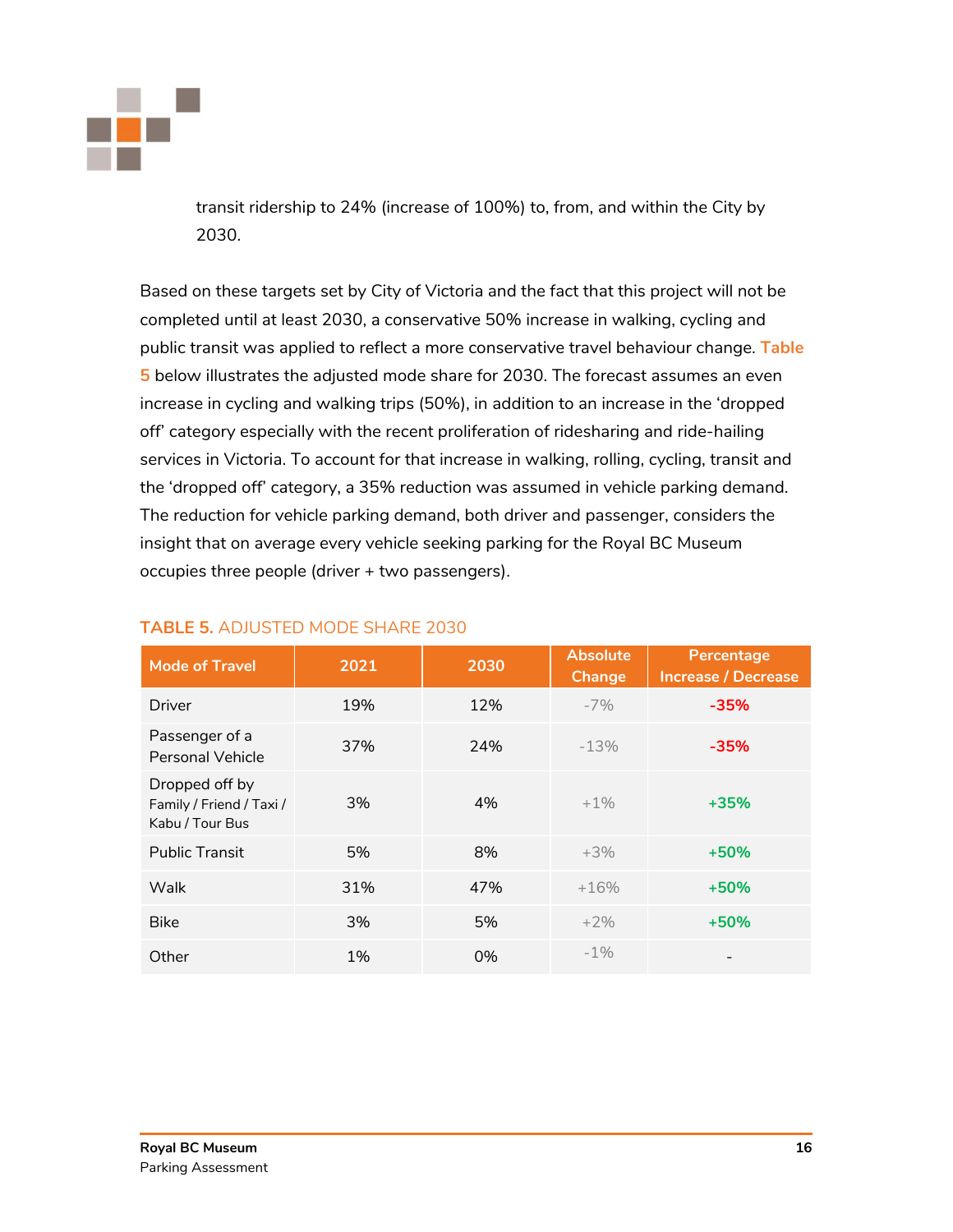

#### 4.1.2 ATTENDANCE

Since the Covid-19 pandemic does not capture the typical peak number of visitors compared to pre-Covid years, historical data were used to understand the typical number of visitors attending the museum in a day. Admission data were used from 2019 to represent typical attendance volumes and are presented below.



#### **FIGURE 3.** AVERAGE DAILY VISITORS BY MONTH

The average daily number of visitors throughout 2019 was 2,161 people. Based on conversations with Royal BC Museum staff, spikes to visitor attendance are observed during statutory holidays, and especially on the occasions when the Museum has free entry. As a point of reference, in 2019 the Museum recorded 8,332 visitors during Family Day (RBCM offered free entry for Family Day in 2019). However, much like shopping centres and retail uses that experience a seasonal variation (i.e., peak parking demand is experienced the week prior to Christmas), it is not recommended that the site be planned to accommodate parking demand contained to only a small number of days each year.

The Royal BC Museum has indicated that the projected attendance volumes for 2030 (when the new Museum opens and attendance volumes stabilize) would see a 28%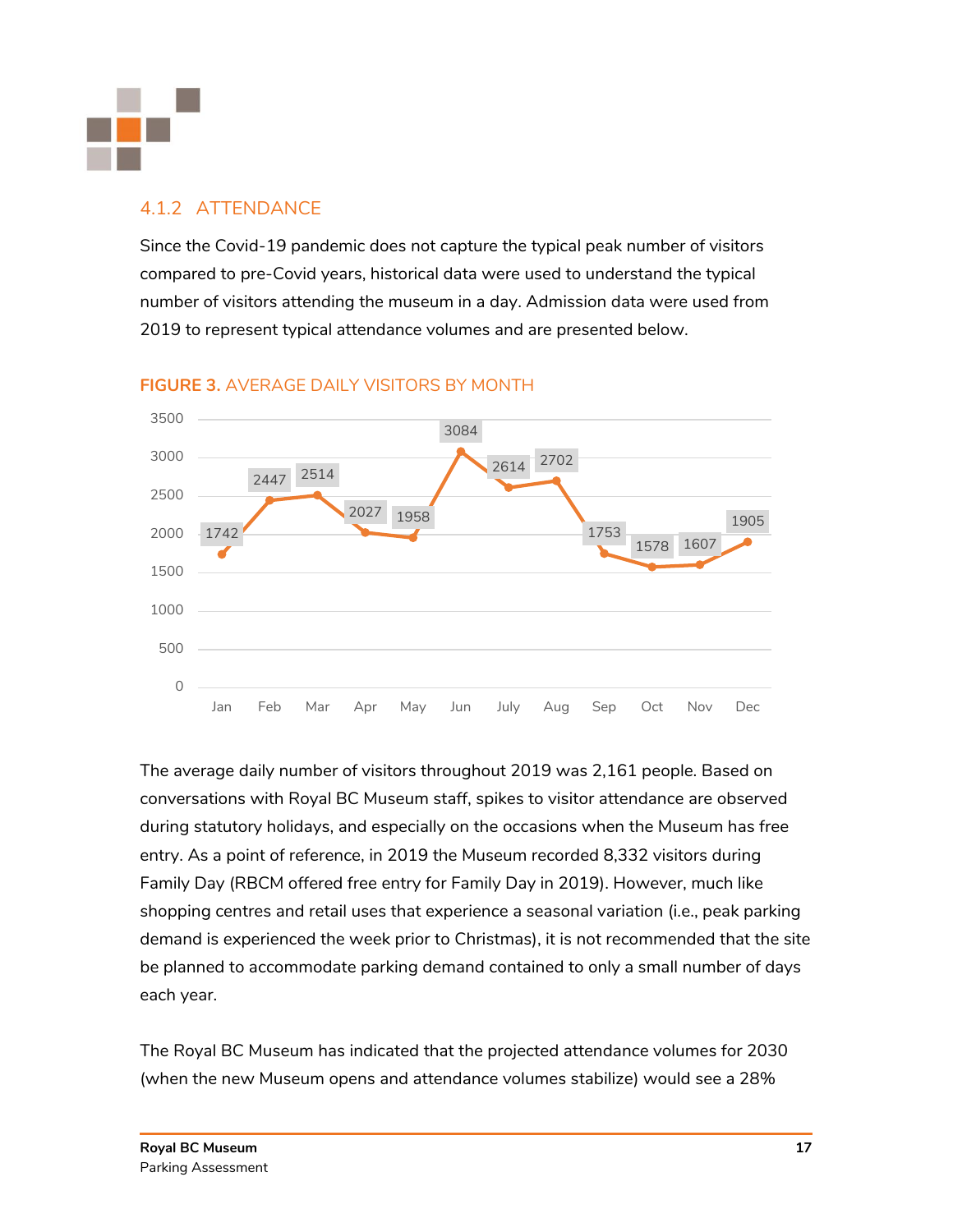

increase to the number of visitors compared to 2019 attendance volumes. Therefore, the expected average daily number of visitors post-expansion is estimated at 2,766.

#### 4.1.3 TIME-OF-DAY

Understanding the total number of visitors in a day is integral to evaluating how the number of visitors fluctuates across the day. The travel survey that was conducted during the days of July  $21^{st}$  & July  $24^{th}$  collected information on attendance arrival volumes by hour to understand how busy the Museum gets throughout a day. The **Figure** below shows the morning (10:00-12:00pm) as the busiest time for the Museum in terms of arrivals, with the late afternoon (after 4:00pm) significantly dropping in attendance. This is consistent with anecdotal data from Royal BC Museum staff that indicated the busier times were around 11:00am and 2:00pm.



**FIGURE 4.** DISTRIBUTION OF DAILY ATTENDANCE ARRIVALS

Data on duration of stay were not available through the Museum directly, although anecdotally RBCM staff reported that visitors stay approximately 2-3 hours. Visitors parking at the parking lot operated by Robbins located adjacent to the Museum was used as a proxy for visitor duration of stay at the Museum. Using 2019 data, the entire calendar year was reviewed to identify the average parking duration time. Parking duration ranged from 1-10 hours (see **Figure 5**). Parking spaces that were registered to one vehicle for more than 8 hours were disregarded from this analysis as they were assumed to be employees and/or vehicles that are not associated with visitors of the Museum.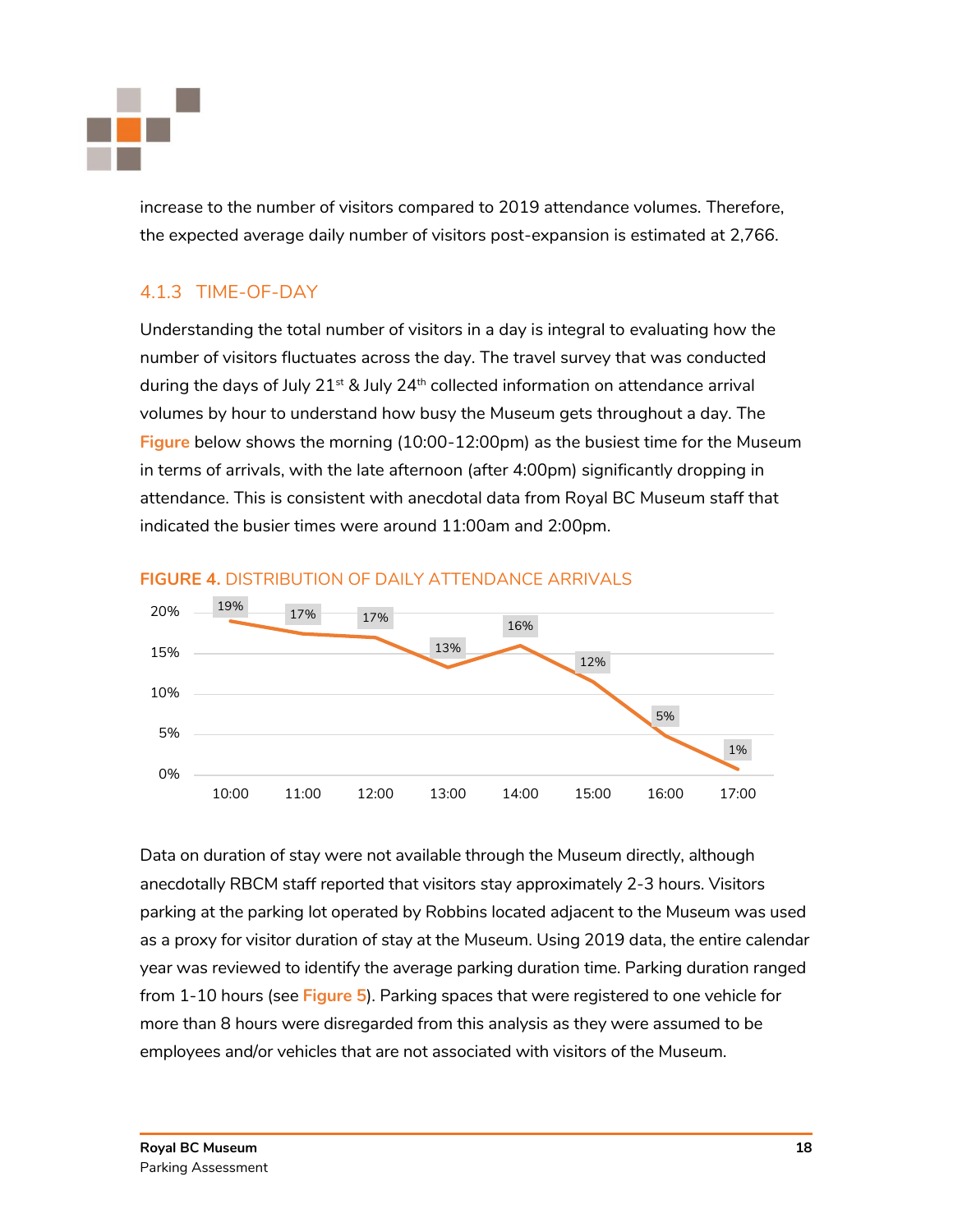



**FIGURE 5.** AVERAGE PARKING DURATION (HOURS) FOR ROBBINS PARKING LOT

The average parking duration was found to be 2.5 hours (150 minutes) and as such a 2.5 hour duration was used to estimate average duration of stay for visitors at the Museum. For the 2030 horizon year (forecasted average daily attendance of 2,766 people), applying the adjusted mode share of 12% for drivers (332 daily vehicles) to the information above (time of day distribution and duration of stay), the total number of drivers per hour is identified in **Figure 6**. The peak for visitor parking demand takes place closer to noon and then significantly drops after 3:00pm. The peak number of visitor vehicles seeking for parking on an average day is 146.



#### **FIGURE 6.** AVERAGE DAILY PARKING DEMAND BY TIME-OF-DAY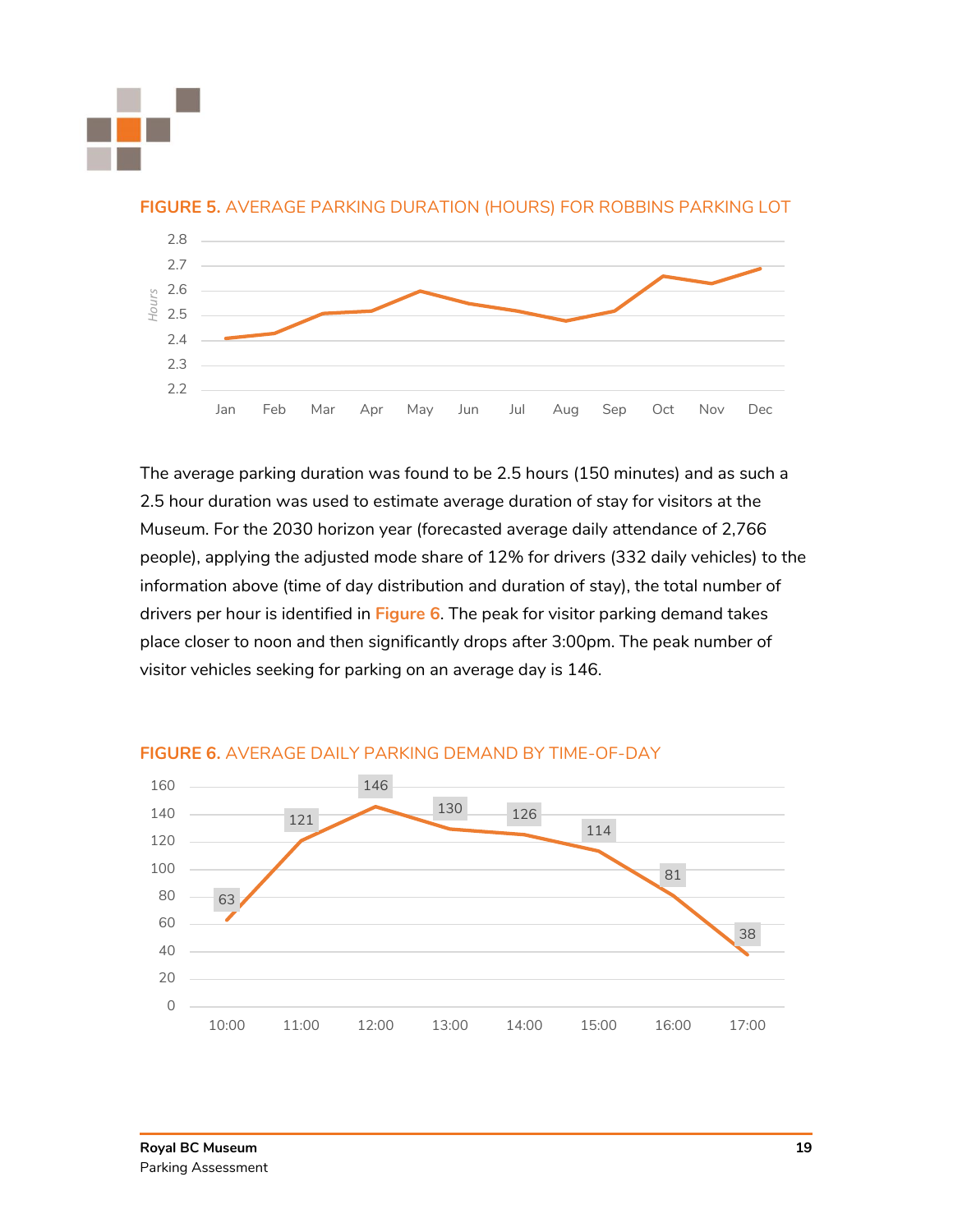

#### 4.1.4 CAPTIVE MARKET FACTOR

Captive market refers to visitors to a land use that do not require a vehicle as they are already present on-site. Studies have shown some reduction in customer / visitor parking demand in mixed-use developments because of patronage of multiple land uses.<sup>7</sup> The term "captive market" describes people who are already present on-site or in the immediate vicinity and likely patrons of a second use. For example, a tourist visiting other destinations in Downtown Victoria might have already parked in a City parkade or another parking space and could walk to the various destinations, including the Royal BC Museum. Another example is a visitor in the building who is counted as parked at another land use will not generate any parking demand when they patronize the restaurant or retail establishment.

To provide a reference for potential captive market, visitors parking at the parking lot operated by Robbins located adjacent to the Museum was used as a proxy. Vehicles that parked longer than three hours (as mentioned earlier, parking spaces that were registered to one vehicle for more than 8 hours were disregarded from this analysis) accounted for 21% of the total average daily vehicles. In other words, approximately 20% of the vehicles parking at the Museum potentially used the same parking space for accessing other nearby destinations before or after their visit to the Museum.

A conservative 15% reduction in the approximate visitor parking demand is supported based on potential captive market conditions and professional judgement due to the location / site characteristics described in **Section 1.2**. For this reason, it is anticipated that the approximate peak parking demand for the Museum's visitors is 124 parking spaces.

 $7$  Urban Land Institute (2020). Shared Parking  $3^{rd}$  Edition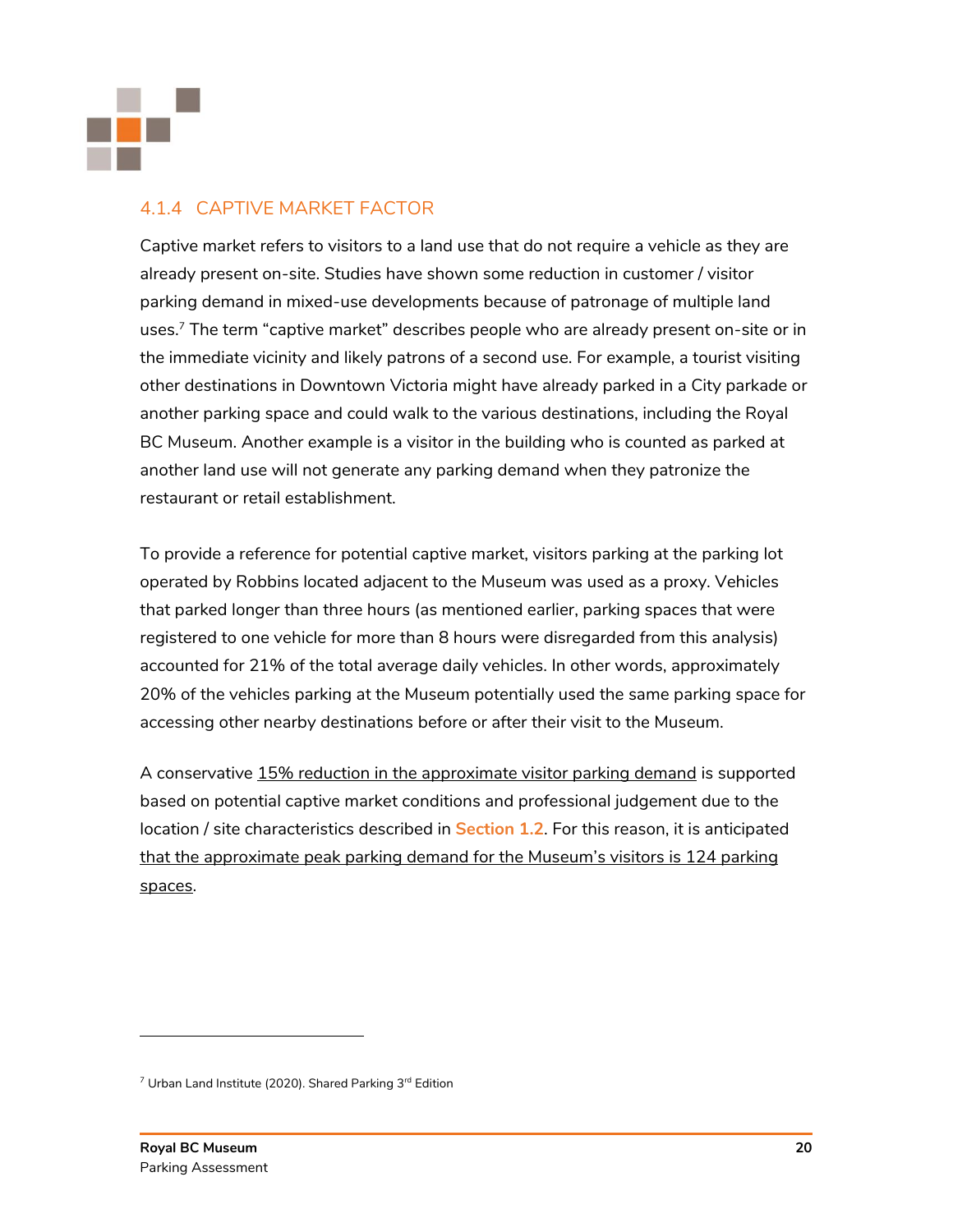

### <span id="page-23-0"></span>**4.2 MUSEUM VOLUNTEER DEMAND**

Volunteer parking demand is based on travel survey data that was collected via an online survey distributed to the volunteers of the Museum. The survey remained online for two weeks from June 25, 2021 to July 09, 2021 and a total of 214 volunteers took the survey. The online survey asked volunteers "please indicate the mode of travel you will most likely use most frequently when commuting to the Royal BC Museum once the Covid-19 pandemic is over."

The results of the survey indicate that almost half (45%) of the volunteers drive to the Museum and therefore require some parking. Volunteer mode share for 2030 was conservatively assumed to be the estimated mode share post-pandemic.



#### **FIGURE 7.** SUMMARY OF MODE SHARE FOR VOLUNTEERS

Based on conversations with Royal BC Museum staff, the total number of volunteers (post-expansion) at the Museum during peak time will be 25. Therefore, applying the peak time number of volunteers with the mode share for drivers (45%), it is estimated that 11 volunteers will be seeking parking during the peak time.

In addition, Royal BC Museum staff indicated that the typical peak hours for volunteers is between 10:00am to 3:00pm, which aligns with the peak hours of visitors. For this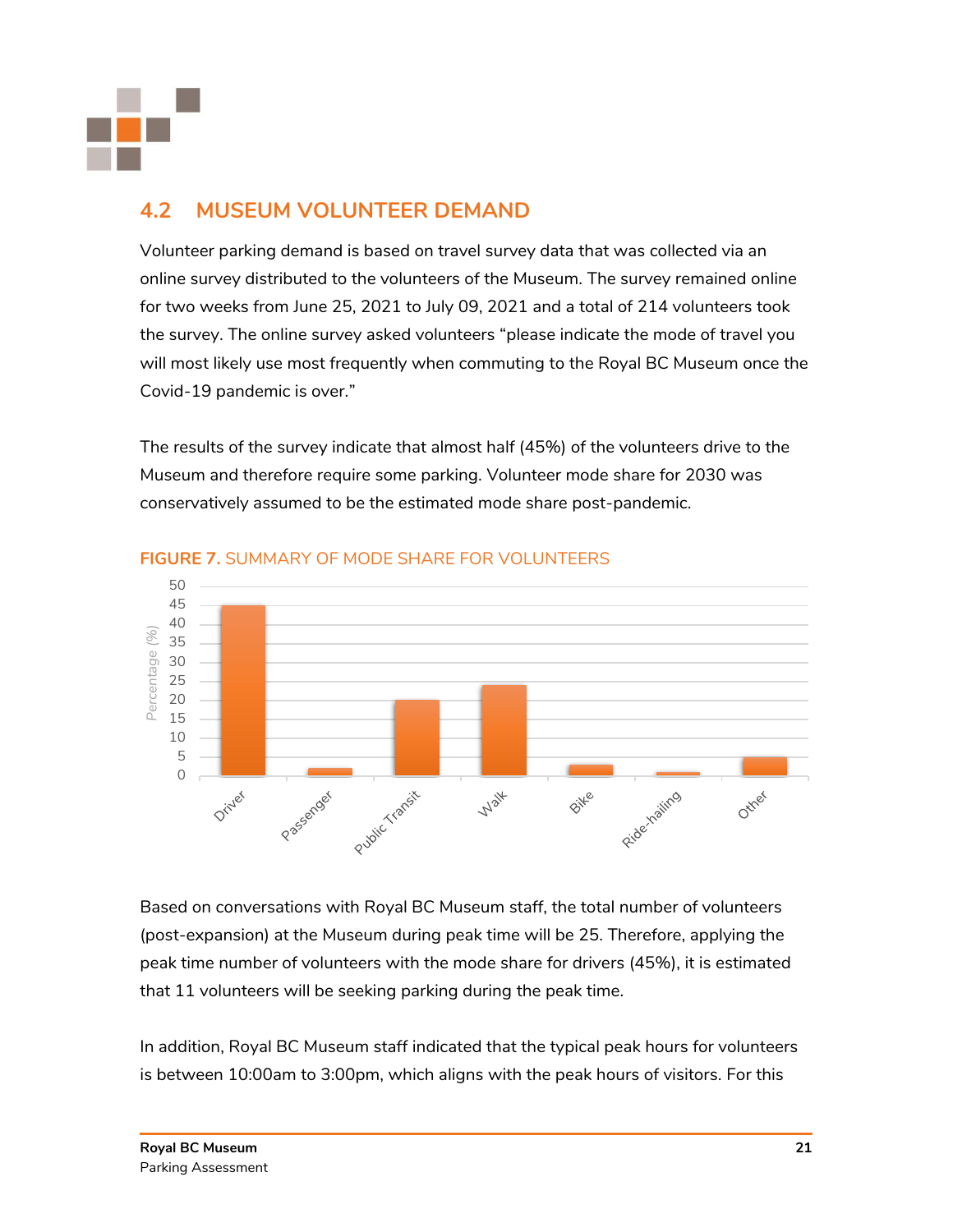

reason, the Museum cannot achieve any reductions from a shared parking perspective as both visitors' and volunteers' parking demand peak are at the same time.

### <span id="page-24-0"></span>**4.3 MUSEUM EMPLOYEE DEMAND**

Employee parking demand is based on travel survey data that was collected via an online survey distributed to the employees of the Museum. The survey remained online for two weeks from November 22, 2021 to December 07, 2021 and a total of 97 employees took the survey. The online survey asked employees to identify which part of the region they lived in and to indicate the mode of travel they will use most frequently when commuting to the Royal BC Museum, once the Covid-19 pandemic is over.

The vast majority (86%) of respondents live in the Core Area of the Capital Region (Victoria, Saanich, Esquimalt, Oak Bay), followed by 7% in the West Shore (View Royal, Colwood, Langford, Highlands, Metchosin, Sooke), and 6% in the Saanich Peninsula (Central Saanich, North Saanich, Sidney).

The results of the survey indicate that the majority (70%) of RBCM employees use active transportation modes (walk, bike, transit) to commute to the Museum, and around a quarter (26%) of the employees drive to the Museum. Employee mode share for 2030 was conservatively assumed to be the estimated mode share post-pandemic.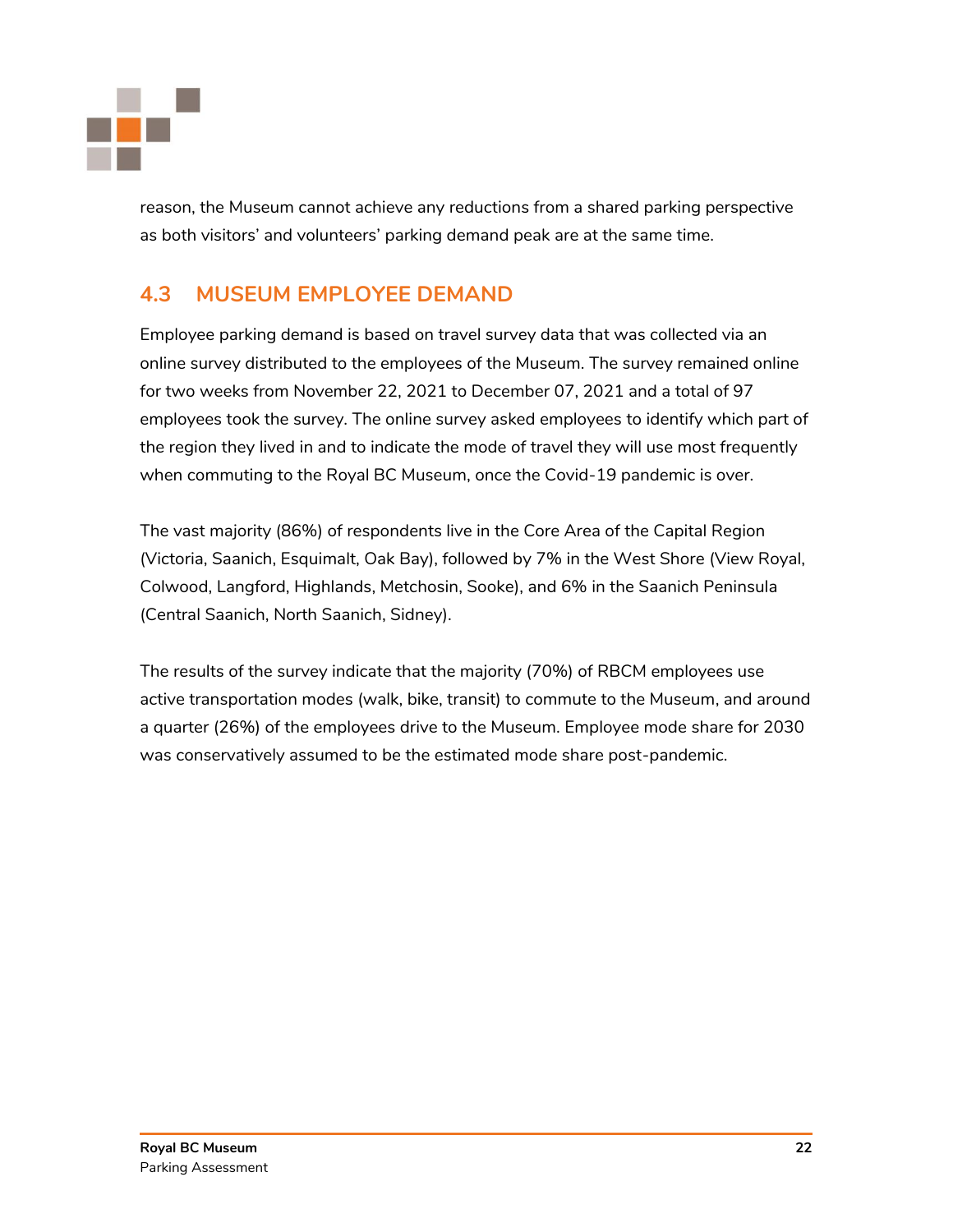



#### **FIGURE 8.** SUMMARY OF MODE SHARE FOR EMPLOYEES

Based on conversations with Royal BC Museum staff, the total number of employees (post-expansion) will be reduced significantly with the opening of the new RBCM facility in the West Shore. The number of employees at the Museum on any given day was estimated as 60 employees. Therefore, applying the peak time number of employees with the mode share for drivers (26%), it is estimated that 16 employees will be driving to work.

Given that Royal BC Museum staff will be working a full day schedule, the Museum cannot achieve any reductions from a shared parking perspective between Museum volunteers, employees, and visitors.

#### <span id="page-25-0"></span>**4.4 RESTAURANT DEMAND**

The proposed development will also include a 465 $\mathsf{m}^2$  rooftop restaurant. The applicant has not determined the type of restaurant at this time; however, it will likely function like a high-turnover family restaurant.<sup>8</sup> The 'restaurant' use in Schedule C was utilized to

 $8$  The Institute of Transportation Engineers (ITE) Parking Generation Manual 5<sup>th</sup> edition has a specific land use (932) called "high-turnover (sit-down) restaurant". Based on the information provided by the applicant, the proposed restaurant use would function similarly to the ITE "high-turnover (sit-down) restaurant", which is defined as a sit-down, full-service eating establishments with a typical duration of stay of 60 minutes or less. They are commonly referred to as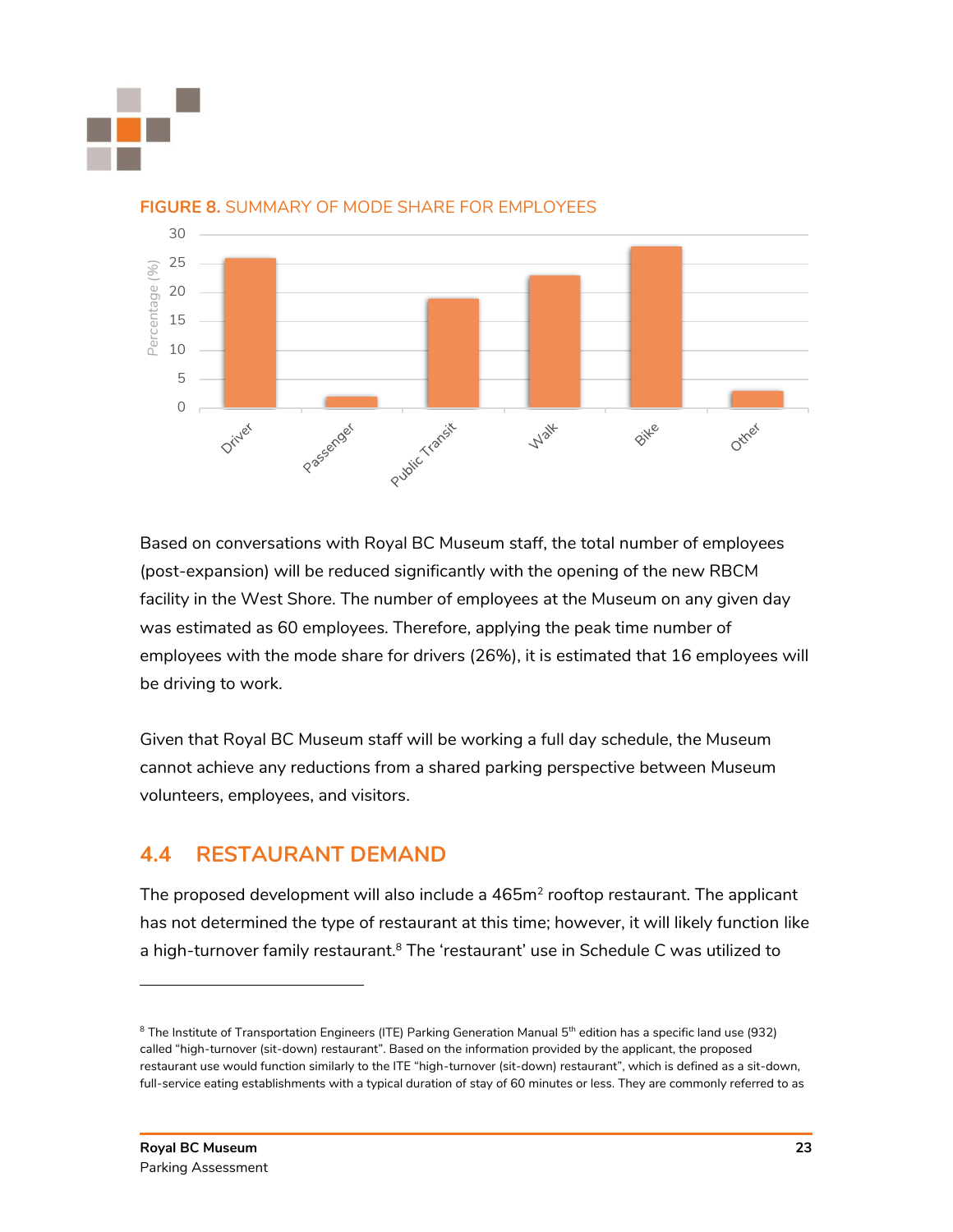

estimate the parking demand for the proposed use. In the Core Area, restaurants are required to provide 1 space per 40m<sup>2</sup>. With a floor area of 465m<sup>2</sup>, the expected parking demand for the restaurant is  $12$  parking spaces (11.6, rounded).

#### 4.4.1 CAPTIVE MARKET FACTOR

It is anticipated that at least half of the patrons of the restaurant will be visitors to the museum. Other patrons of the restaurant may include downtown visitors / tourists and local residents, many of whom would likely walk and not require vehicle parking. With these assumptions, a conservative  $50\%$  reduction in the approximate restaurant parking demand is supported based on potential captive market conditions and professional judgement due to the location / site characteristics. For this reason, it is anticipated that the approximate peak parking demand for the restaurant would be 6 parking spaces.

### <span id="page-26-0"></span>**4.5 RETAIL DEMAND**

The proposed development will also include a  $140\mathsf{m}^2$  retail use. The applicant has not determined the type of use at this time; however, it will likely be a tourism related business / service that complements the museum. This could include a book store or art gallery, for example. The 'retail use in Schedule C was utilized to estimate the parking demand for the proposed use. In the Core Area, retail units are required to provide 1 space per 80m $^2$ . With a floor area of  $140\mathsf{m}^2$ , the expected parking demand for the retail use is 2 parking spaces (1.75, rounded).

#### 4.5.1 CAPTIVE MARKET FACTOR

Similar to the captive market rationale provided for the restaurant use in **Section 4.3.1**, customers of the retail use would also largely comprise visitors to the museum. A

casual dining. This type of restaurant is usually moderately priced and frequently belongs to a restaurant chain. Generally, these restaurants serve lunch and dinner; they may also be open for breakfast and are sometimes open 24 hours a day. These restaurants typically do not accept reservations. A patron commonly waits to be seated, is served by wait staff, orders from a menu, and pays after the meal."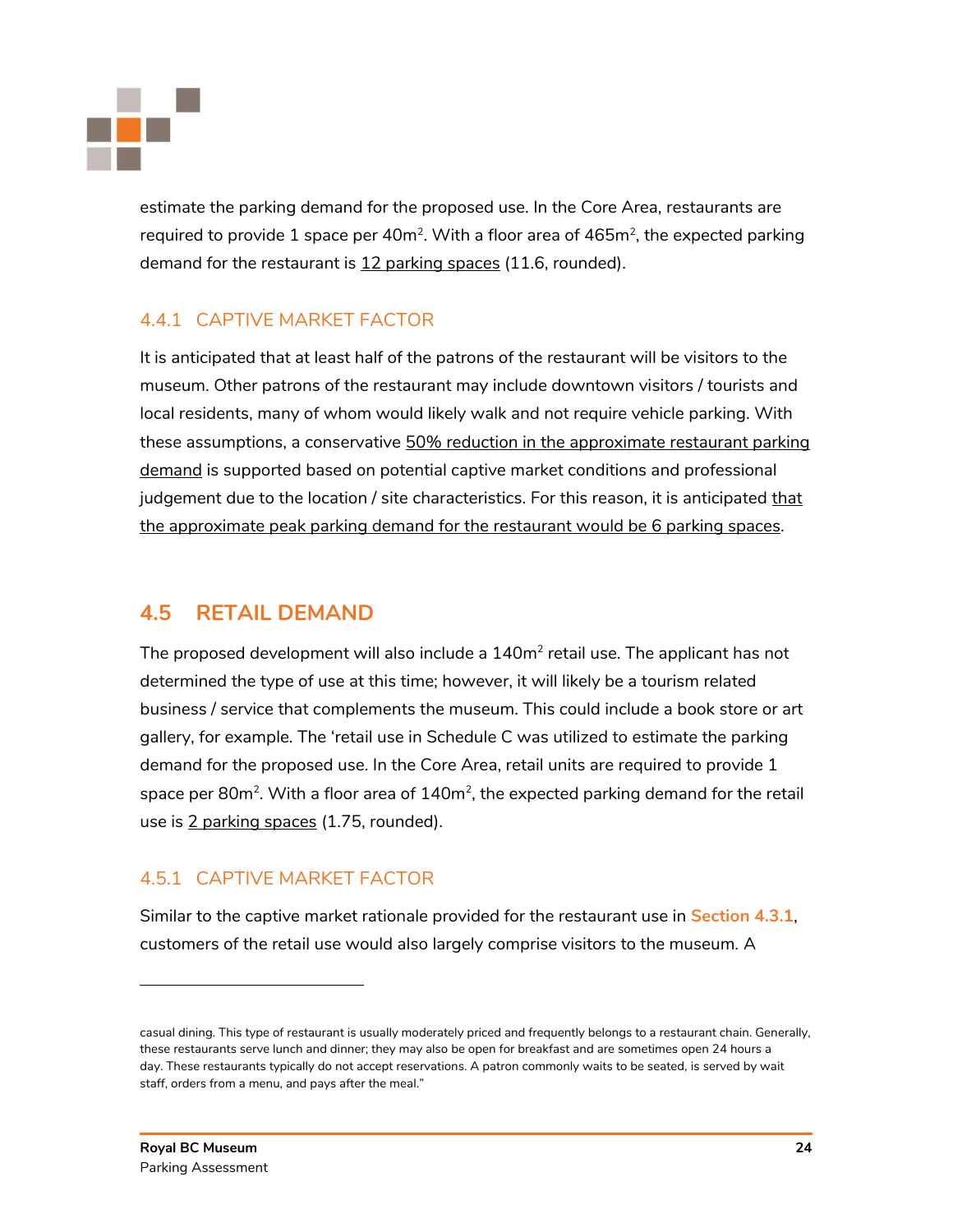

conservative 50% reduction in the approximate retail parking demand is supported. It is anticipated that the approximate peak parking demand for the retail use would be 1 parking space.

### <span id="page-27-0"></span>**4.6 CHILD CARE DEMAND**

The proposed development will also include a child care centre that is 738 $\mathrm{m}^2$  in size. It will include a total of 56 child care spaces with the specific breakdown as follows:

- Two 12 space programs for ages 0-3 (24 total)
- Two 16 space programs for ages 3-5 (32 total)

To estimate the parking demand for the child care centre, data from past parking studies completed by WATT were utilized. These data were deemed to be more reliable than using the Schedule C rate as they provide more nuance about how parking demand differs among child care staff and parents / guardians of the children.

#### **Staff Parking**

At this time, the applicant has not determined the number of staff required for this facility. According to the BC government, for licensed child care facilities, the child-tostaff ratios differ considerably depending on the type of care and age group.<sup>9</sup> For group child care (under 3 years old), the ratio for 1 to 4 children is 1 staff member (infant toddler educator). Therefore, with 24 proposed spaces (0-3 aged children), the total number of estimated staff is 6.

For pre-school (3-5 years old), the child-to-staff ratio for 1 to 8 children is 1 staff member (early childhood educator). Therefore, with 32 proposed pre-school spaces, the total number of estimated staff is 4. Combined, the total number of estimated staff for the child care centre is 10 employees  $(6 + 4)$ .

<sup>9</sup> BC Government. (2021). Licensed Child Care. Available online at: [https://www2.gov.bc.ca/gov/content/family-social](https://www2.gov.bc.ca/gov/content/family-social-supports/caring-for-young-children/how-to-access-child-care/licensed-unlicensed-child-care#licensed)[supports/caring-for-young-children/how-to-access-child-care/licensed-unlicensed-child-care#licensed](https://www2.gov.bc.ca/gov/content/family-social-supports/caring-for-young-children/how-to-access-child-care/licensed-unlicensed-child-care#licensed)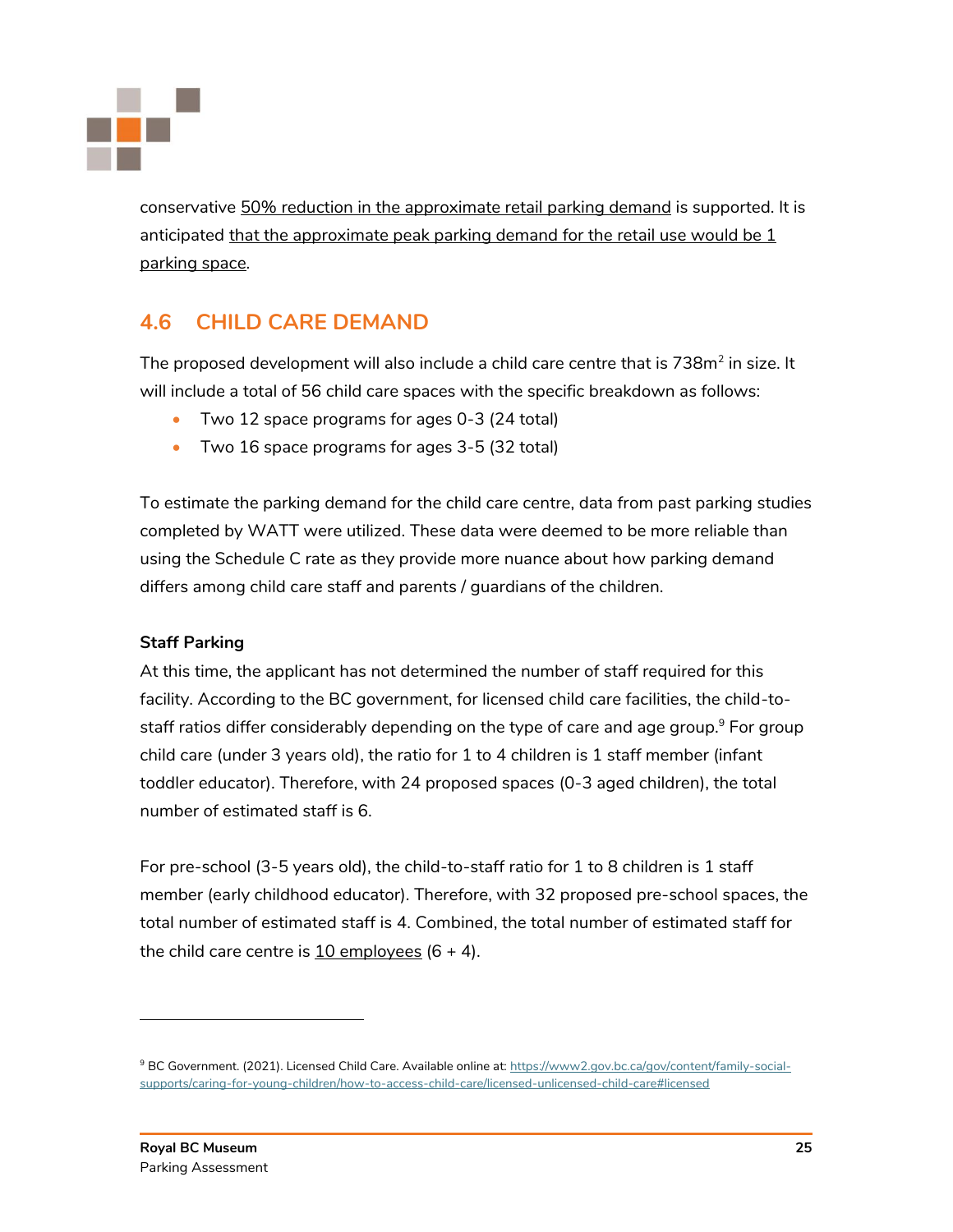

To estimate the staff parking demand, data was utilized from the 2017 CRD Origin-Destination Household Travel Survey.<sup>10</sup> For the City of Victoria, the travel mode share for 'auto driver' is 60% for "to District" trips. This captures trip that are made from neighbouring jurisdictions including Langford, Saanich West, Saanich East, and Oak Bay. To validate the travel mode share figure, data from a WATT daycare parking study in Central Saanich were reviewed.<sup>11</sup> The study surveyed daycare facilities in more suburban locations including Saanich and Central Saanich to understand travel mode share among staff. The study found that among the 8-day care facilities sampled, the average driving mode share was 0.71 (or 71 percent).

A rate of 71% is higher than the auto driver mode share for the City of Victoria. This is expected given that travellers have more transportation options available to them when travelling to Victoria including regional trails and more frequent and direct transit service. Therefore, applying a parking demand rate of 0.6 (60%) per employee to the estimated number of employees (10) results in 6 parking spaces.

#### **Parent / Guardian Parking**

The parking requirements for daycare parents / guardians is subject to a range of factors including [a] when the daycare's operating hours will be [b] whether there will be staggered drop-off and pick-up times [c] the land use characteristics of the location and whether trips could be made by a sustainable transportation mode and [d] the number of siblings who are attending (i.e., a family with two children attending the daycare only requires one parking space). However, for the purposes of this analysis, it was assumed that drop-off and pick-up would occur over an extended period (drop-off: 7:30am to 9:00am; pick-up: 3:30pm to 5:00pm). To estimate the number of vehicles, the following assumptions were utilized:

• With 56 child care spaces, the total number of families (baseline) is 56

<sup>&</sup>lt;sup>10</sup> Malatest. (2017). 2017 Capital Regional District Origin Destination Household Travel Survey. Available online at: https://www.crd.bc.ca/docs/default-source/regional-planning-pdf/transportation/crd-2017-od-survey-report-20180622 sm.pdf?sfvrsn=4fcbe7ca\_2

<sup>&</sup>lt;sup>11</sup> WATT Consulting Group. (2021). 7925 East Saanich Road Parking Study.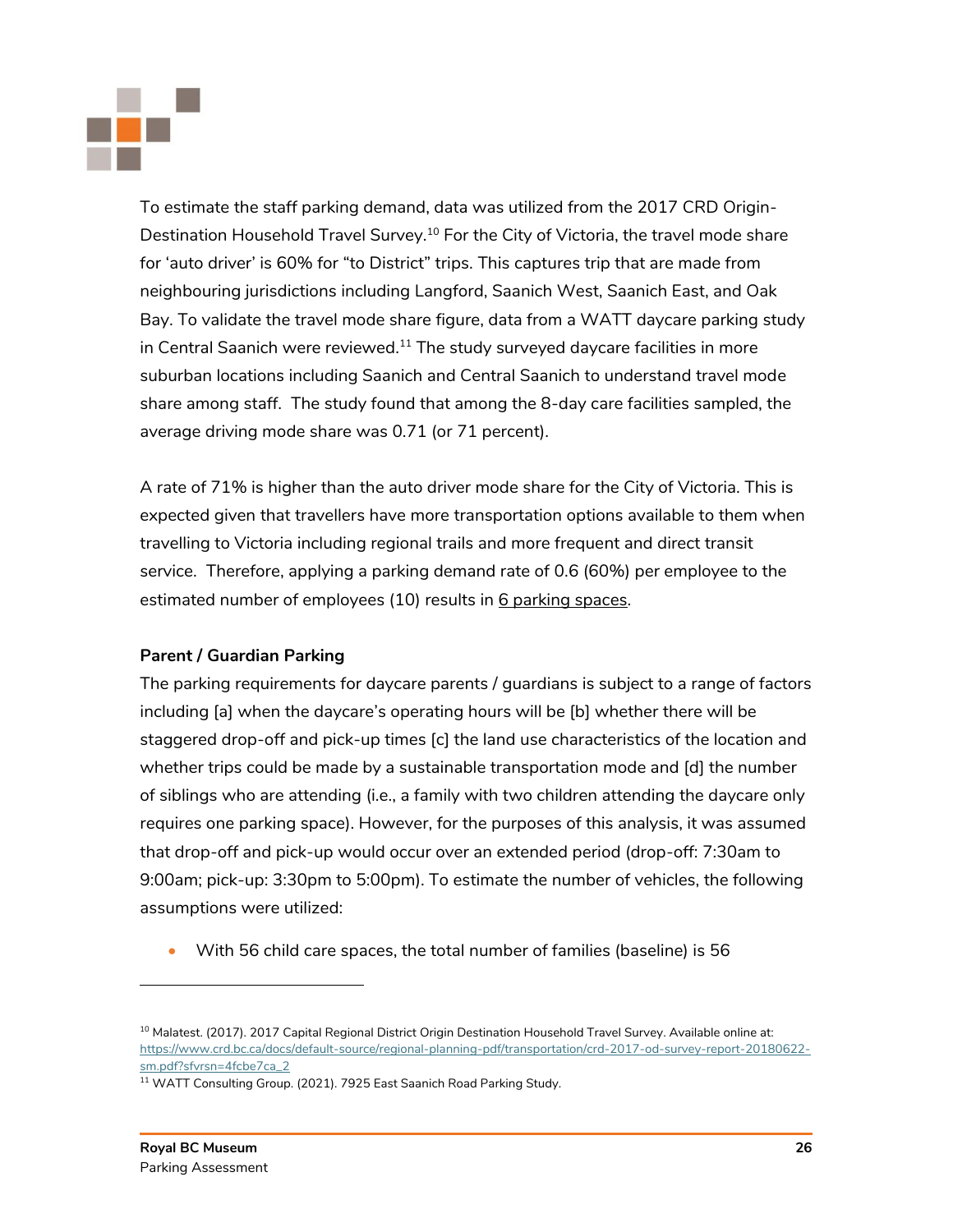

- About 50% of the families will not require parking because they:
	- o Live within walking / cycling distance or,
	- o Work on-site or in the vicinity.
- About 20% of the families will have more than one child attending the day care (one in the 0-3 program and other in the 3-5 program)

With these stated assumptions, of the 56-day care spaces, approximately 17 (56 \*0.7) will drive and require parking. Assuming drop-off and pick-up is staggered in 30-minute increments, then approximately 6 vehicles (families) are expected on site at any one time  $(17/3)$ . This means that the estimated parent / guardian parking is  $6$  spaces. Based on data from the day care parking study conducted by WATT, most of the day care facilities reported that parents mostly utilize on-street parking for drop-off and pick-up. However, in the context of the Royal BC Museum, on-street parking will be limited as a such, off-street parking spaces will need to be provided to accommodate parents.

In summary, a total of 12 parking spaces are expected (6 staff, 6 parents). This results in a demand rate of  $1$  space per 62m $^2$  (738m $^2$  / 12 spaces).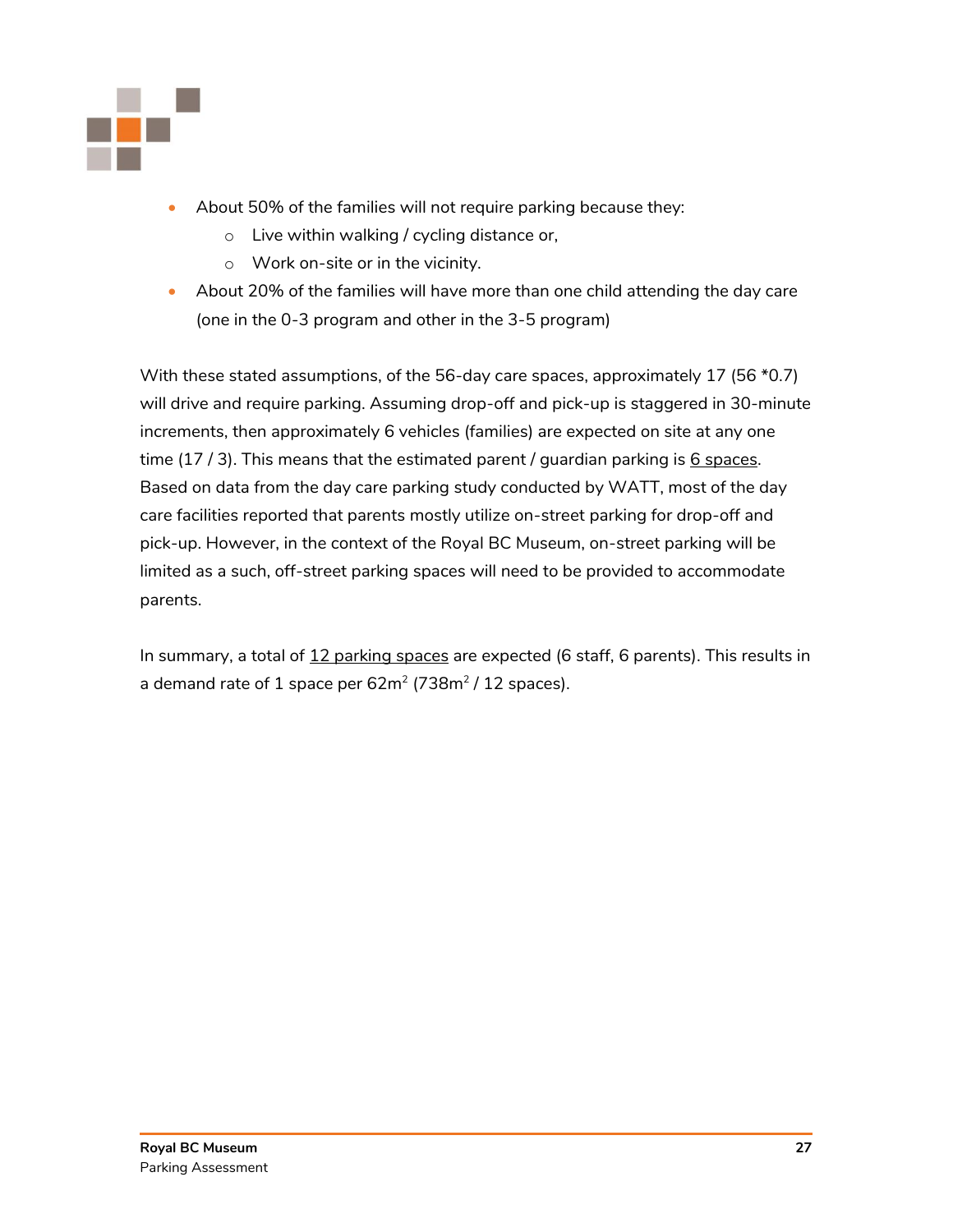

### <span id="page-30-0"></span>**4.7 SUMMARY OF PARKING DEMAND ANALYSIS**

Based on the above analysis, the summary of approximate parking demand for the site is presented below.

#### **TABLE 6.** SUMMARY OF PARKING DEMAND ANALYSIS

| <b>Land Use</b>    | <b>Expected Parking Demand</b> |  |  |  |
|--------------------|--------------------------------|--|--|--|
| Museum, Visitors   | 124                            |  |  |  |
| Museum, Volunteers | 11                             |  |  |  |
| Museum, Employees  | 16                             |  |  |  |
| Restaurant         | 6                              |  |  |  |
| Retail             | 1                              |  |  |  |
| <b>Child Care</b>  | 12                             |  |  |  |
| Total              | 170                            |  |  |  |

The total approximate parking demand is estimated at 170 parking spaces. The peak parking demand is expected to occur between 11:00am to 1:00pm.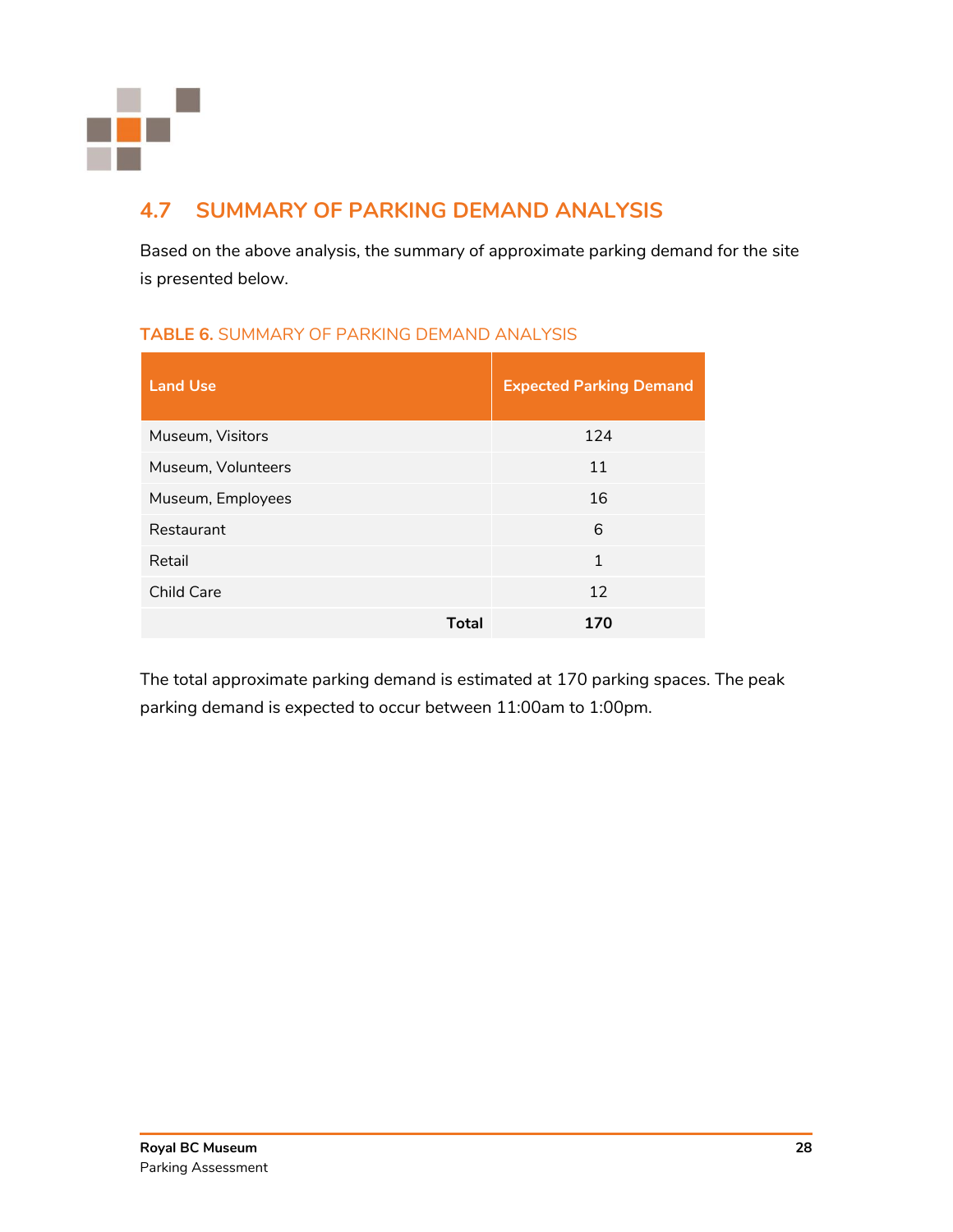

### <span id="page-31-0"></span>**5.0 SHARED PARKING ANALYSIS**

In scenarios where two or more land uses have complementary parking demand patterns with differing peak parking demand times of day, they may opt to share a supply of parking to reduce overall parking supply for a site/area. This "shared parking" concept is often exemplified by office buildings and multi-family residential land uses having complementary parking demands. Office parking demand is typically highest during weekday working hours (10:00a.m.-5:00p.m.), while residential and visitor parking demand is highest during weekday evenings and weekends, reducing the likelihood of competition for parking spaces based on the time of day. Due to the mixeduse nature of the subject site and the various commercial uses that have been proposed, there is an opportunity for shared parking.

It was assumed that all of the land uses could share parking. The results of the time-ofday analysis suggests that the peak parking demand will be 163 vehicles if all of the uses are shared. This accounts for an approximate 4% reduction from unfactored expected parking demand of 170 vehicles (per **Table 6**). Peak demand will be experienced at 12:00pm when museum visitors, museum volunteers, museum employees, retail, restaurant, and child care employees are close to 100% of their parking demand (see **Figure 9**).



#### **FIGURE 9.** SHARED PARKING DEMAND BY TIME-OF-DAY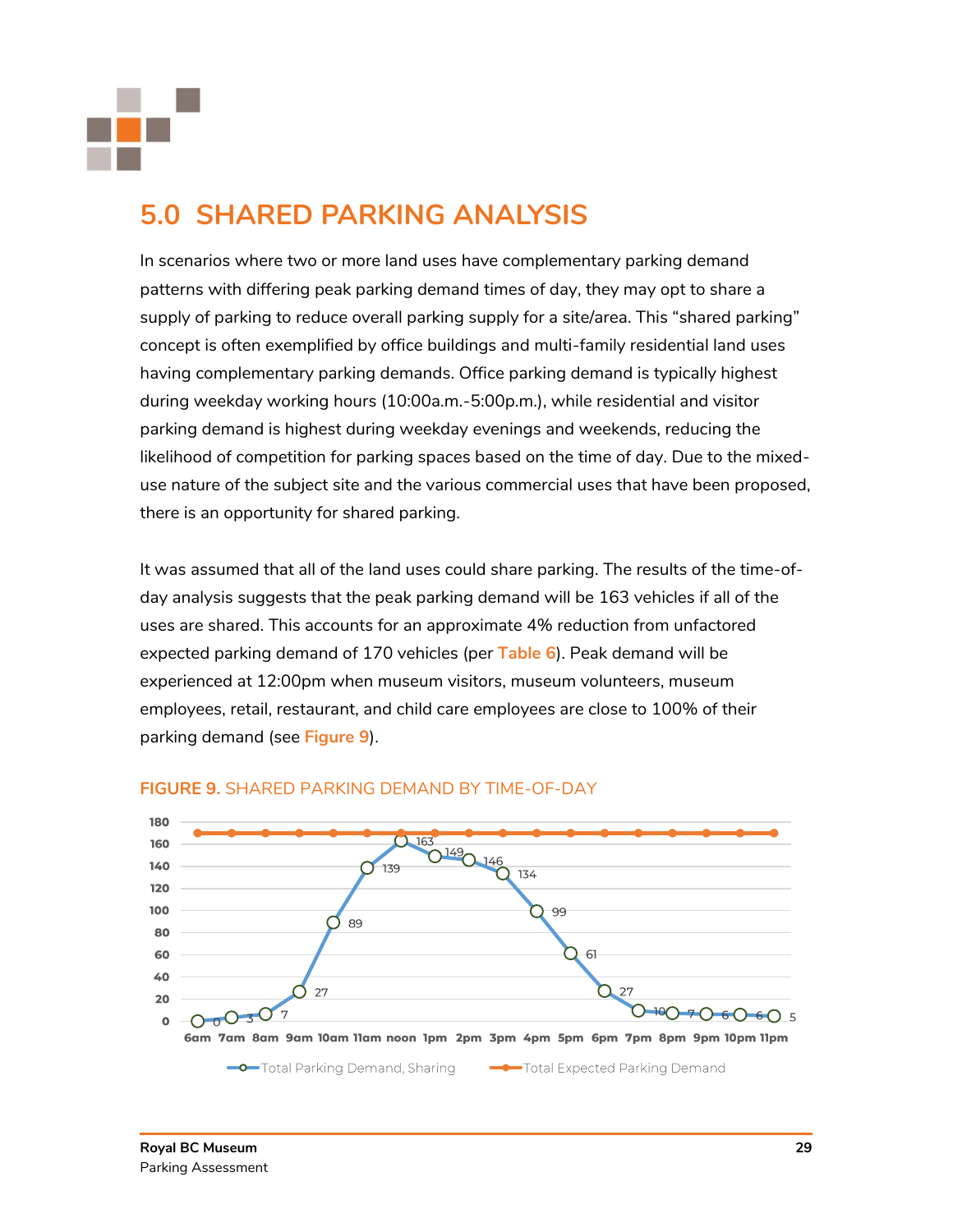

## <span id="page-32-0"></span>**6.0 LOADING DEMAND ANALYSIS**

### <span id="page-32-1"></span>**6.1 MUSEUM LOADING SPACES**

Loading demand for the Royal BC Museum was forecasted using loading counts submitted by Royal BC Museum staff. The delivery purpose, vehicle type, loading duration and frequency, and time-of-day data were collected.

Based on the loading demand analysis, in the absolute worst-case scenario, where all four activities occur simultaneously on a single weekday at 2:00pm, there would be a demand of 4 vehicles. However, it is expected that the three loading spaces would be able to accommodate all the loading demand, mainly since three out of four vehicles only require parking for a very short time (5 minutes) and their frequency is 2-3 days per week at the most. See **Table 7**.

It is understood that the Museum hires contractors for various jobs and those would require a loading stall on an as needed basis. The infrequency of those instances is considered insignificant and regardless of time-of-day, they are expected to be accommodated if three loading spaces were provided.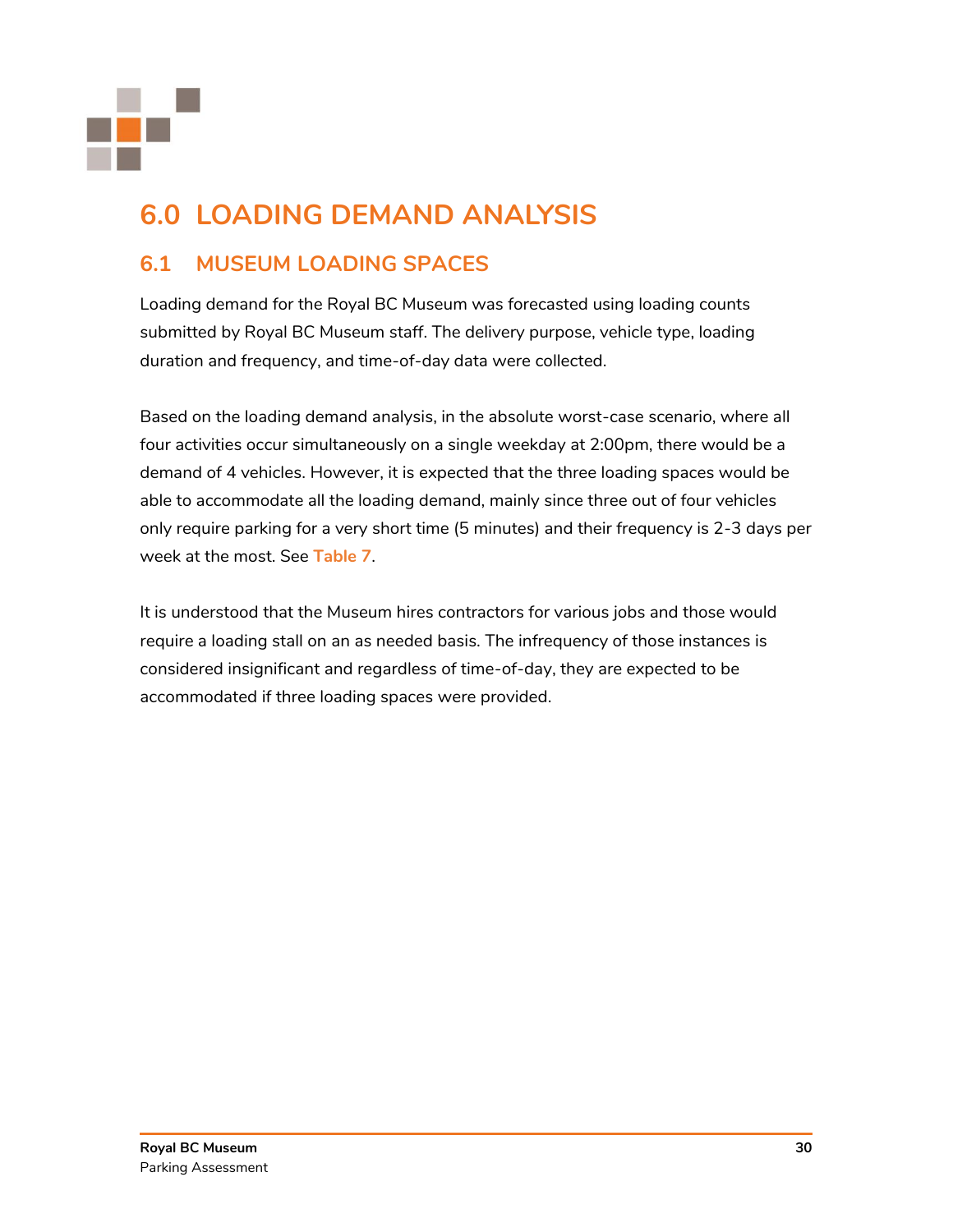

#### **TABLE 7.** SUMMARY OF LOADING DEMAND

|                                                       |                  |                                     |                     | <b>Time Period</b> |                       |                       |                          |                      |                      |                      |                        |                    |
|-------------------------------------------------------|------------------|-------------------------------------|---------------------|--------------------|-----------------------|-----------------------|--------------------------|----------------------|----------------------|----------------------|------------------------|--------------------|
| <b>Purpose</b>                                        | <b>Vehicle</b>   | <b>Schedule</b>                     | <b>Duration</b>     | 8 a.m. -<br>9a.m.  | $9 a.m. -$<br>10 p.m. | 10 a.m.<br>$-11$ a.m. | 11 a.m.<br>$-12$<br>p.m. | 12 p.m.<br>$-1$ p.m. | $1 p.m. -$<br>2 p.m. | $2 p.m. -$<br>3 p.m. | $3$ p.m. $-$<br>4 p.m. | 4 p.m. -<br>5 p.m. |
| Waste /<br>Recycling                                  | Garbage<br>Truck | $1-2$ times<br>a week               | $5 - 10$<br>mins    |                    |                       | $\mathbf 1$           |                          |                      |                      |                      |                        |                    |
| Shred-it                                              | <b>Truck</b>     | 1 per<br>month                      | N/A                 |                    |                       |                       | $\,1\,$                  |                      |                      |                      |                        |                    |
| Old Victoria<br>Water Co.                             | Truck            | 1 per<br>month                      | $20 - 60$<br>mins   |                    |                       |                       |                          |                      |                      |                      |                        | $\mathbf{1}$       |
| <b>BC Mail Plus</b>                                   | Van              | 5 times a<br>week                   | 5 mins              |                    |                       |                       |                          |                      | $\,1\,$              |                      |                        |                    |
| Purolator                                             | Truck or<br>Van  | 2-3 times<br>a week                 | 5 mins              |                    |                       |                       |                          |                      |                      | $\mathbf{1}$         |                        |                    |
| FedEx                                                 | Truck or<br>Van  | 2-3 times<br>a week                 | 5 mins              |                    |                       |                       |                          |                      |                      | $\mathbf{1}$         |                        |                    |
| <b>UPS</b>                                            | <b>Truck</b>     | 1 per<br>week                       | 5 mins              |                    |                       |                       |                          |                      |                      | $\,1\,$              |                        |                    |
| Canada Post                                           | Truck            | 1 per<br>week                       | 5 mins              |                    |                       |                       |                          |                      |                      |                      | $1\,$                  |                    |
| Maximum<br>Express                                    | Van              | 1-2 times<br>a month                | 5 mins              |                    |                       |                       |                          |                      |                      |                      | $\mathbf{1}$           |                    |
| <b>CUBE</b>                                           | Van              | 5 times a<br>week                   | 20 mins             |                    |                       |                       |                          |                      |                      | $\mathbf{1}$         |                        |                    |
| Publications<br>pallet<br>transfers                   | Truck            | Infrequent<br>(4-8 times<br>a year) | 20 mins             |                    |                       |                       |                          | No available data    |                      |                      |                        |                    |
| Exhibitions /<br>Collections<br>Transport<br>Vehicles | <b>Truck</b>     | Infrequent<br>(2-3 times<br>a year) | 20 mins<br>- 2hours |                    |                       |                       |                          | No available data    |                      |                      |                        |                    |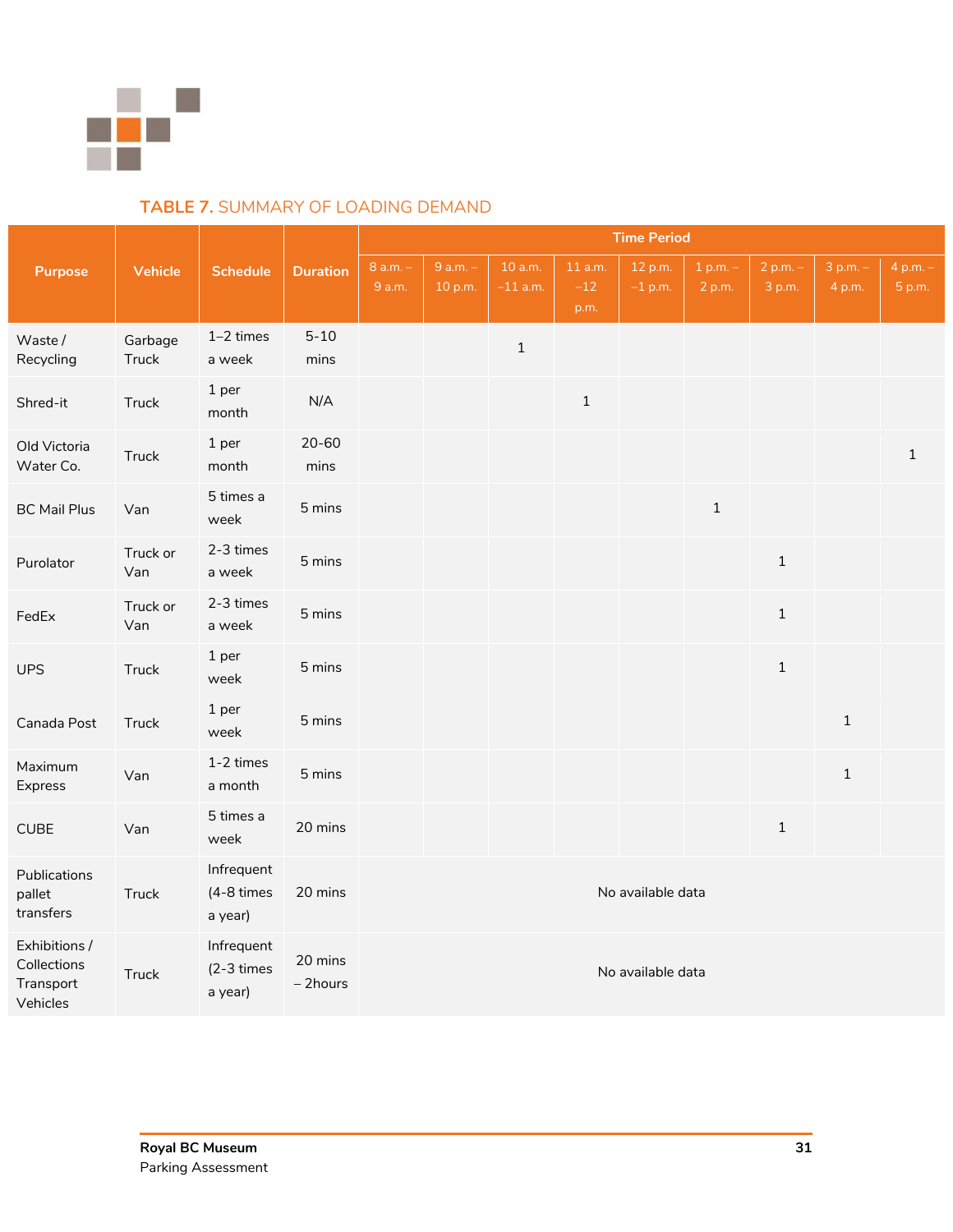

### <span id="page-34-0"></span>**6.2 TOUR BUS LOADING ZONE**

Currently, tour buses and school buses have a designated on-street parking space along Belleville Street with signage indicating 'Tour Bus Loading Zone – 15 Min. Max'. The length of this zone is approximately 37 m. Typical length of a long bus is between 12- 13 m with seating capacity ranging from 40-80 seats. Two buses can comfortably park at any given time. A portion of this zone has an additional sign related to passenger pick-up/drop-off, with the signage being 'Passenger Zone – 3 Min. Max'.

Due to lack of data on number of buses attending the Museum at any given day, in addition to the Covid-19 pandemic limiting the number of tour buses arriving at the Museum, this analysis was based on anecdotal data received from Royal BC Museum staff. Staff did not report any issues with the number of parking spaces available to tour buses, however they did indicate that the on-street spaces are designated for both tour buses and passenger pick-up/drop-off, which can result in periodic conflicts. For this reason, it is in the Museum's best interest to separate these zones and allocate 30 m for the tour bus loading zone and 7 m for the passenger loading zone. In the future, if the number of tour bus spaces becomes an issue, which is understood as unlikely, the Museum could engage with the City to explore opportunities to provide additional onstreet space for tour buses. One option could be the removal of some or all of the paid parking adjacent to the existing tour bus loading zone.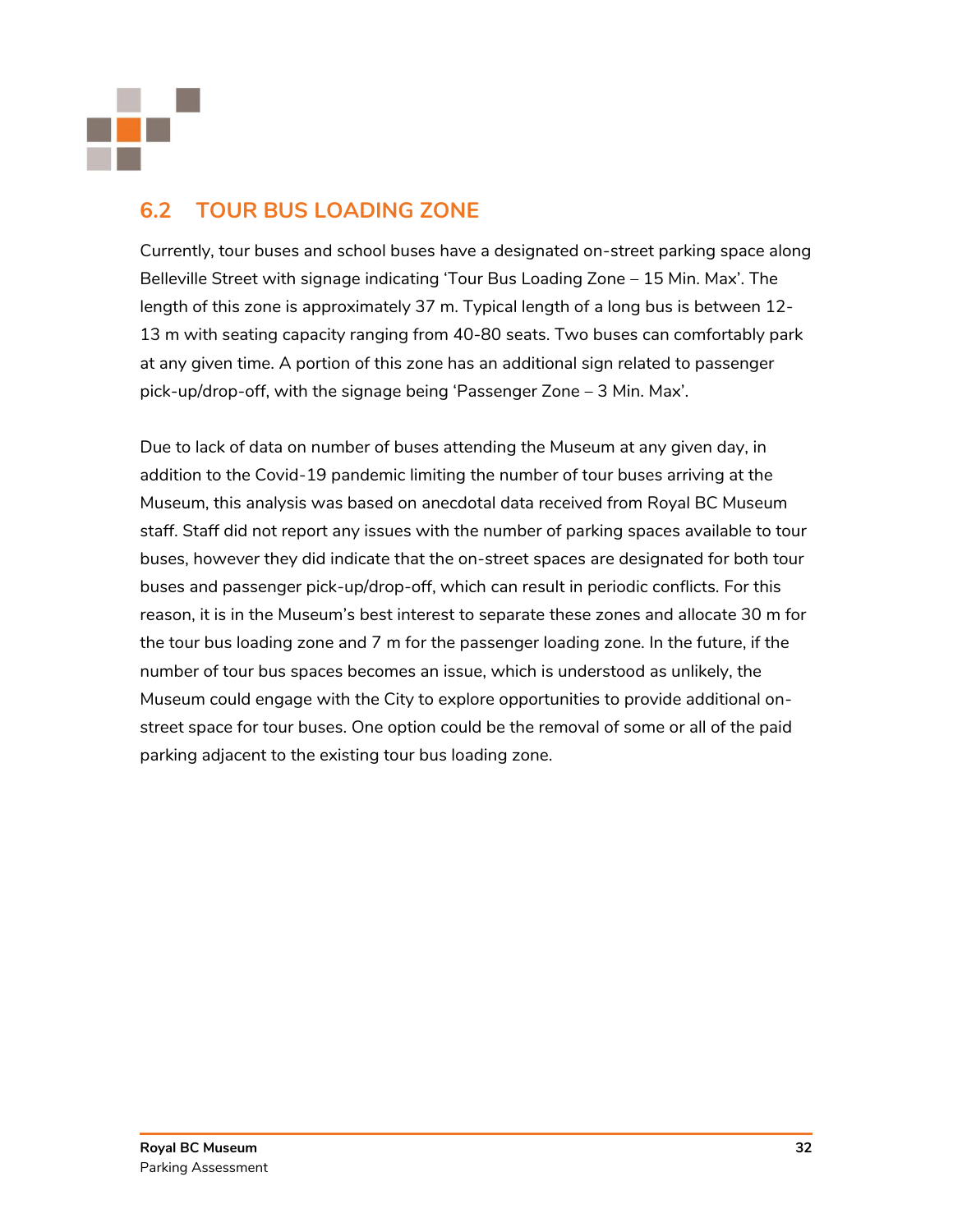

## <span id="page-35-0"></span>**7.0 BICYCLE PARKING ANALYSIS**

Based on the data and the analysis conducted above, an estimate of the bicycle parking demand was completed to determine if the Royal BC Museum's bicycle parking supply will meet the demand. For the additional (non-museum) uses, the bicycle parking requirements as per Schedule C were used. For the Museum, it is assumed that visitor parking demand can be accommodated with short-term parking spaces, whereas volunteer and employee bicycle parking demand would warrant long-term bicycle parking spaces.

### <span id="page-35-1"></span>**7.1 MUSEUM VISITORS**

Based on the analysis completed in **Section 4.1**, it is assumed that 5% of the total visitors will ride their bike to the Museum. With an average daily attendance of 2,766, this results in 138 daily visitors seeking for bicycle parking. Utilizing the time-of-day attendance distribution and assuming a 2.5 hour stay at the museum, 61 bicycle parking spaces will be required to meet the peak demand that is expected to occur around noon.

#### <span id="page-35-2"></span>**7.2 MUSEUM VOLUNTEERS**

Based on the analysis completed in **Section 4.2**, it is assumed that 3% of the total volunteers will ride their bike to the Museum. With the peak number of volunteers being 25 in a day, this translates into one (1) bicycle parking space.

#### <span id="page-35-3"></span>**7.3 MUSEUM EMPLOYEES**

Based on the analysis completed in **Section 4.3**, the results of the survey indicate that approximately one out of five (22%) employees ride their bike to the Museum. Applying that mode share to the number of employees who will be present at the site postexpansion (60 employees), it is estimated that 13 bicycle parking spaces would be the employee bicycle parking demand.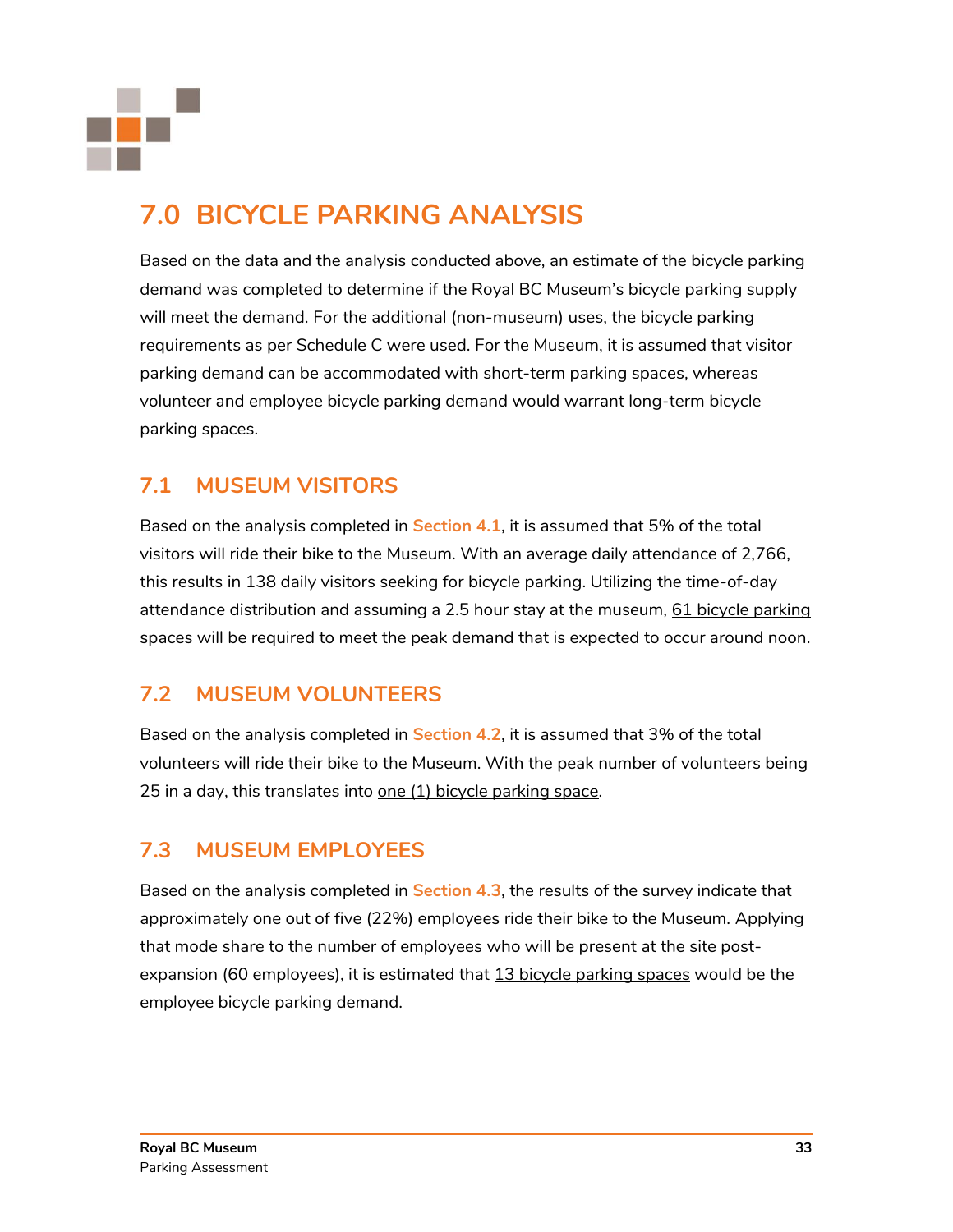

### <span id="page-36-0"></span>**7.4 SUMMARY OF BICYCLE PARKING ANALYSIS**

Based on the above analysis, the summary of approximate bicycle parking demand for the Museum is presented in the **Table** below. The total approximate parking demand is estimated at 75 bicycle parking spaces, with 61 spaces designated for visitors, one space for volunteers, and 13 spaces for employees.

#### **TABLE 8.** SUMMARY OF BICYCLE PARKING ANALYSIS - RBCM

| <b>Land Use</b>    | <b>Expected Parking Demand</b> |
|--------------------|--------------------------------|
| Museum, Visitors   | 61                             |
| Museum, Volunteers |                                |
| Museum, Employees  | 13                             |
|                    | Total<br>75                    |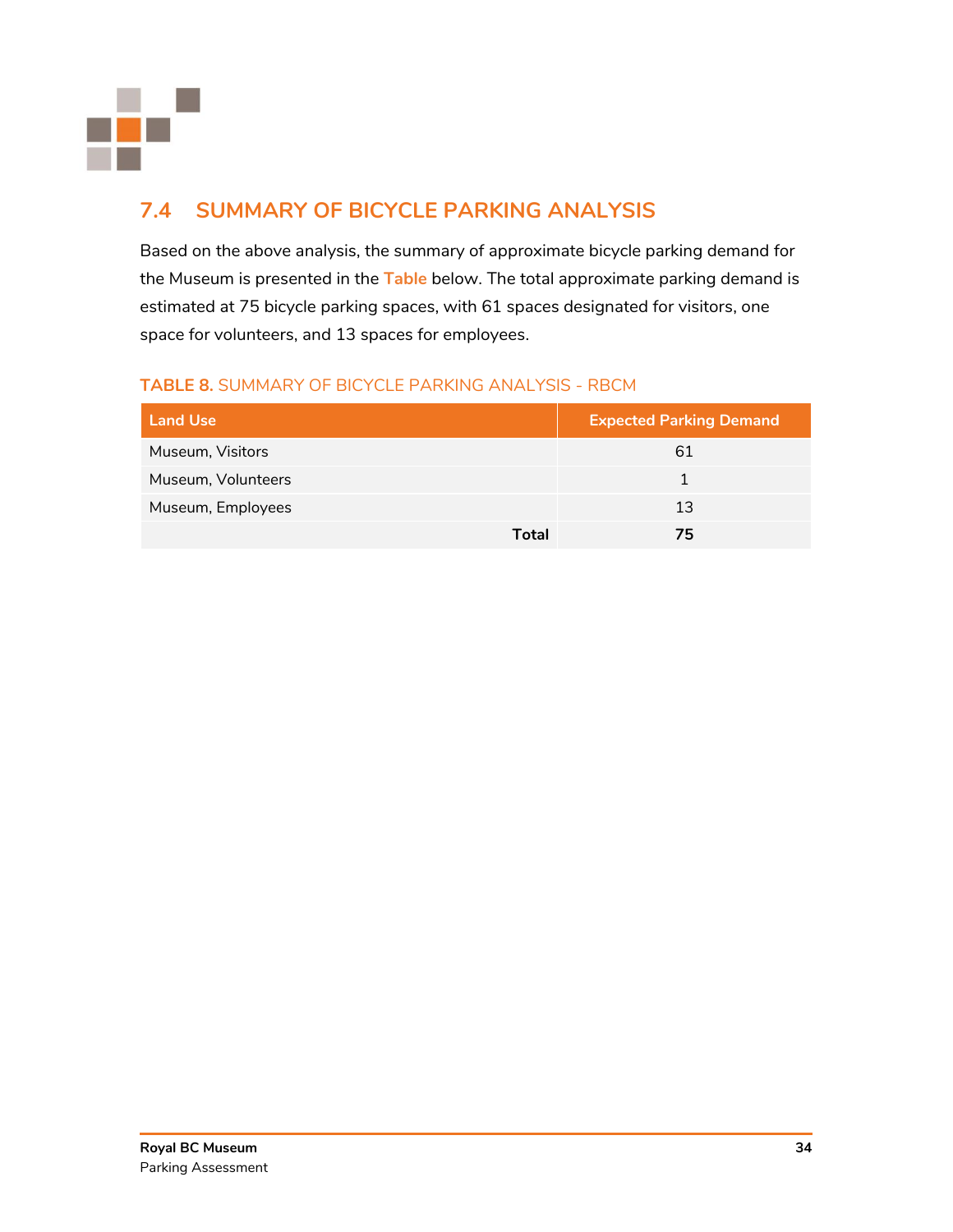

### <span id="page-37-0"></span>**8.0 CONCLUSIONS**

The proposed redevelopment of the Royal BC Museum is looking to increase the programming area from 17,000 m² floor area to 21,300 m² and construction is anticipated to begin by 2025. The proposed development also includes a restaurant, two retail units and a child care centre.

The approximate parking demand for the Museum is estimated based on various data sources such as travel survey data collected at the Royal BC Museum for visitors, volunteers, and employees, attendance data from 2019, additional data provided by Royal BC Museum staff, and relevant research to support the findings. Parking demand for the additional land uses was based on Schedule C's parking requirements and past parking analyses completed by WATT. The rates were adjusted based on captive market analysis.

Total parking demand for the site is estimated at 170 vehicle parking spaces, with 124 spaces designated for museum visitors, 11 spaces for museum volunteers, 16 spaces for museum employees, 6 spaces for the restaurant, 1 space for the retail spaces, and 12 spaces for the child care centre. The approximate parking demand is 10 spaces greater than what could be the minimum parking requirement of 160 spaces for the subject site based on the CD-13 Zone, or 117 spaces less than the requirement under Schedule C.

A shared parking analysis was conducted for the site to identify potential reductions in parking from sharing the off-street parking supply. An approximate reduction of 4%, resulting in 163 vehicle parking spaces, could be achieved from sharing parking between the various land uses. Peak demand will be experienced at 12:00pm when museum visitors, museum volunteers, museum employees, retail, restaurant, and child care employees are close to 100% of their parking demand.

The loading demand analysis identified that demand for the Museum is expected to be accommodated with the provision of three loading spaces. The tour bus loading zone is